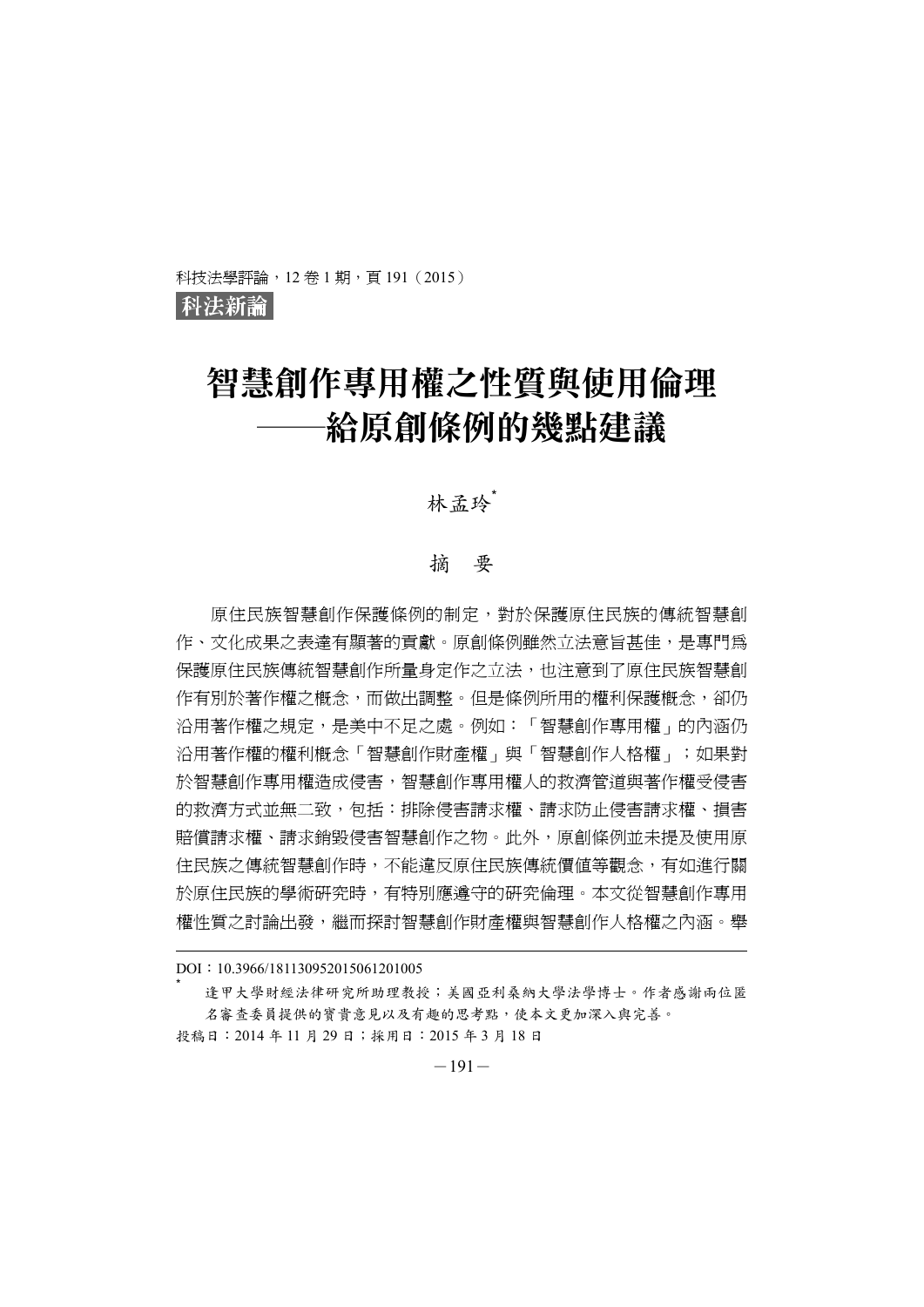例說明基於部落習慣法而來的,智慧創作之使用所應注意之使用倫理後,最 後亦根據部落習慣法,闡述現行智慧創作專用權之權利救濟管道妥適性。本 文之建議期使原創條例能真正落實其立法目的:保護原住民族傳統智慧創作 以及促進原住民族文化發展。

關鍵詞:原創條例、智慧創作專用權、智慧創作財產權、智慧創作人格 權、智慧創作使用倫理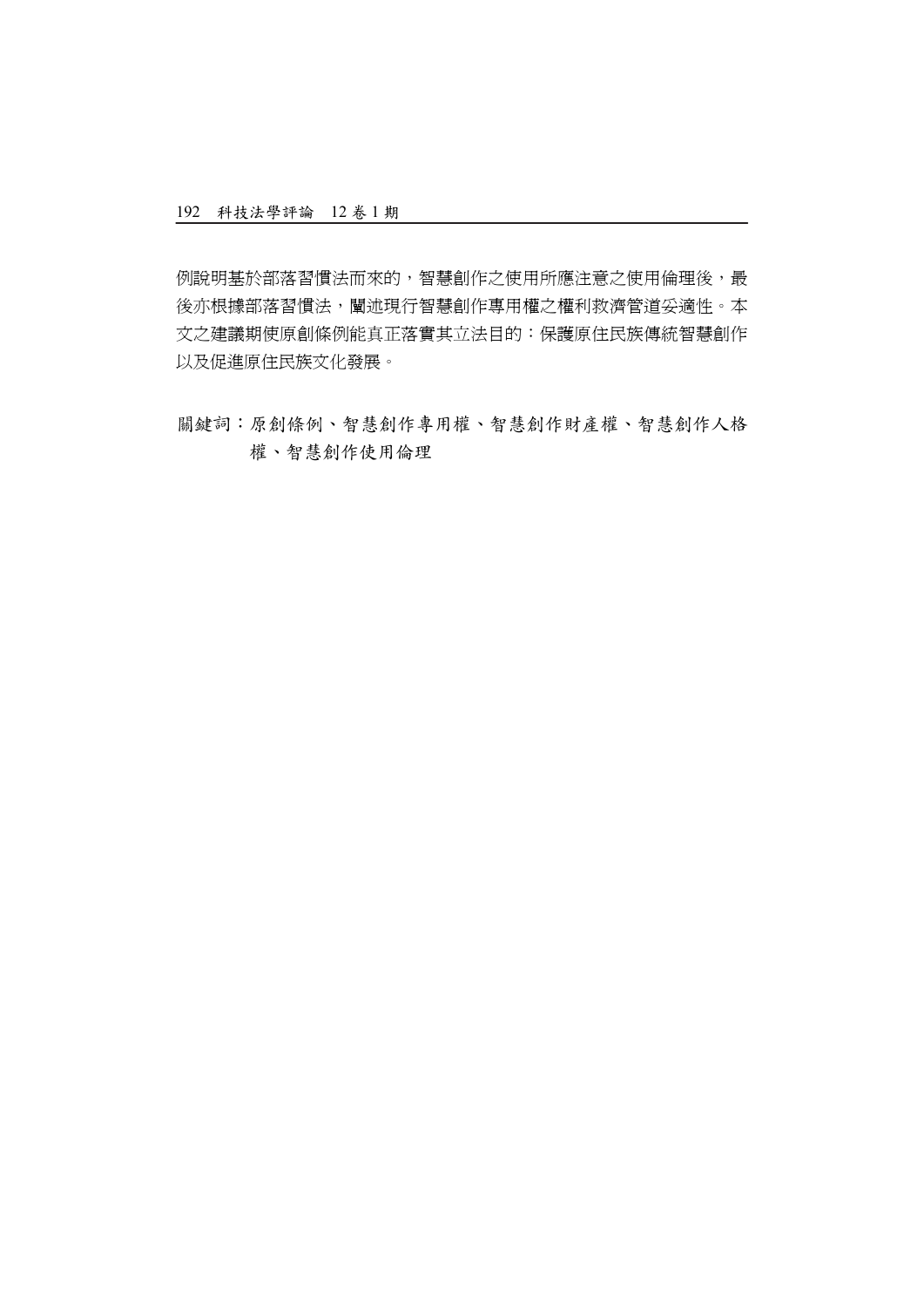Cite as: 12 TECH. L. REV., June 2015, at 191.

# **The Legal Character and Culturally Appropriate Practices of Traditional Indigenous Intellectual Creations**— **Suggestions for the Protection Act for the Traditional Intellectual Creations of Indigenous Peoples**

Meng-Ling Lin<sup>\*</sup>

#### Abstract

The enactment of the Protection Act for the Traditional Intellectual Creations of Indigenous Peoples makes great contributions to the development and protection of indigenous traditional intellectual creations by adopting indigenous legal concepts suitable to tribal culture. For example, it recognizes collective rights to indigenous creations. Also, it recognizes that the period for legal protection of indigenous traditional intellectual creations as an exclusive right is permanent. However, concepts of traditional intellectual creation, economic right, moral right, and remedies in this act still derive from Copyright Law, and remain inadequate for proper adoption of indigenous tribal common law. Also, the Act does not refer to

Assistant Professor of Law, Department of Financial and Economic Law, Feng Chia University; S.J.D., James E. Rogers College of Law, University of Arizona.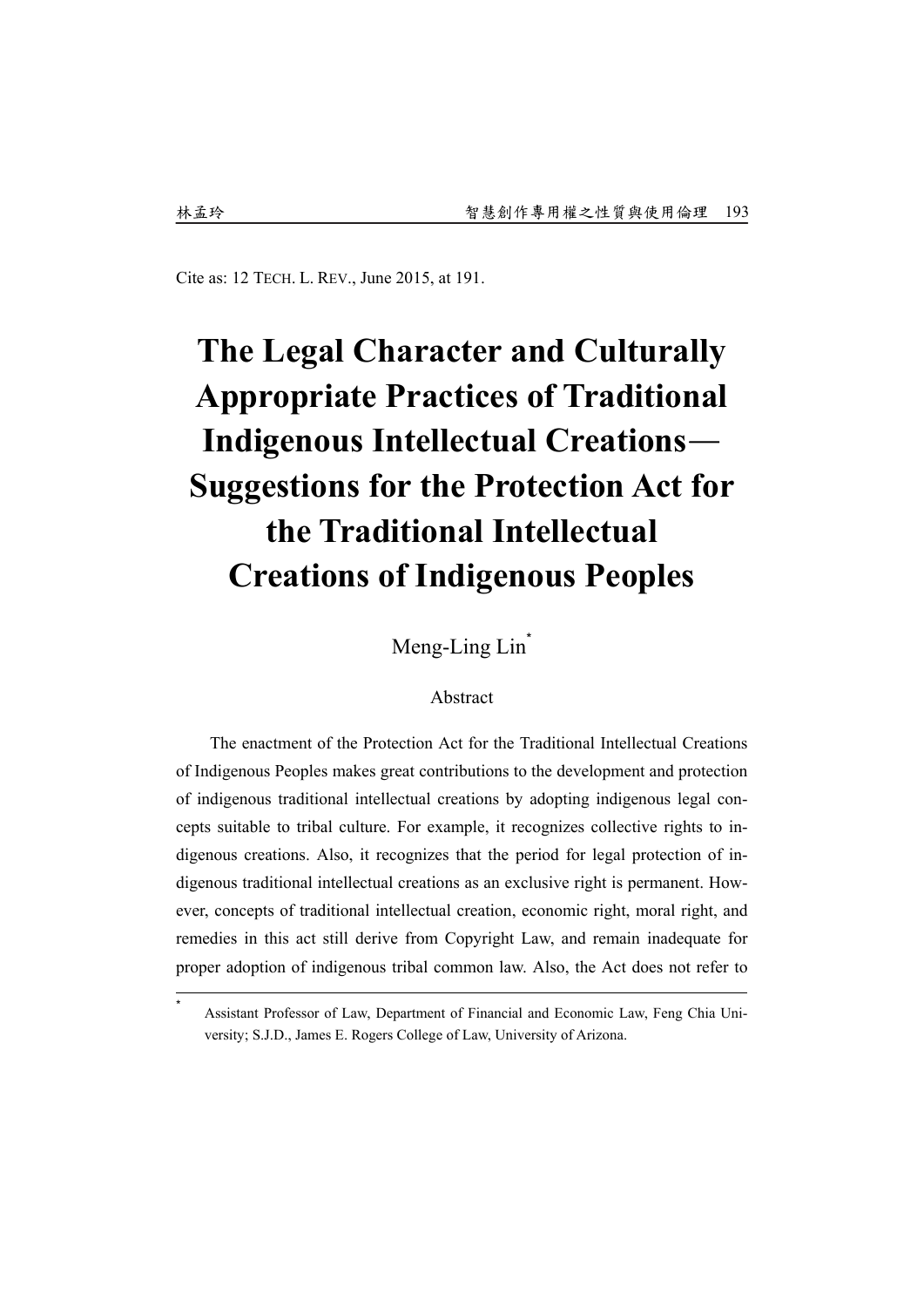nor adopt culturally appropriate practices of traditional intellectual creations, which is very important to indigenous peoples in order to prevent cultural appropriation, but also to foster respect between cultures. This article thus gives some examples to elaborate these significant concepts, including indigenous traditional intellectual creation exclusive rights, traditional intellectual creation economic right and moral rights, culturally appropriate practices regarding indigenous traditional intellectual creations, and culturally appropriate remedies when traditional intellectual creation exclusive rights are infringed. These suggestions should help to better protect and promote indigenous traditional intellectual creations and cultures in appropriate fashion.

Keywords: The Protection Act for the Traditional Intellectual Creations of Indigenous Peoples, Indigenous Traditional Intellectual Creation Exclusive Right, Traditional Intellectual Creation Economic Right, Traditional Intellectual Creation Moral Right, Culturally Appropriate Practice of the Traditional Intellectual Creations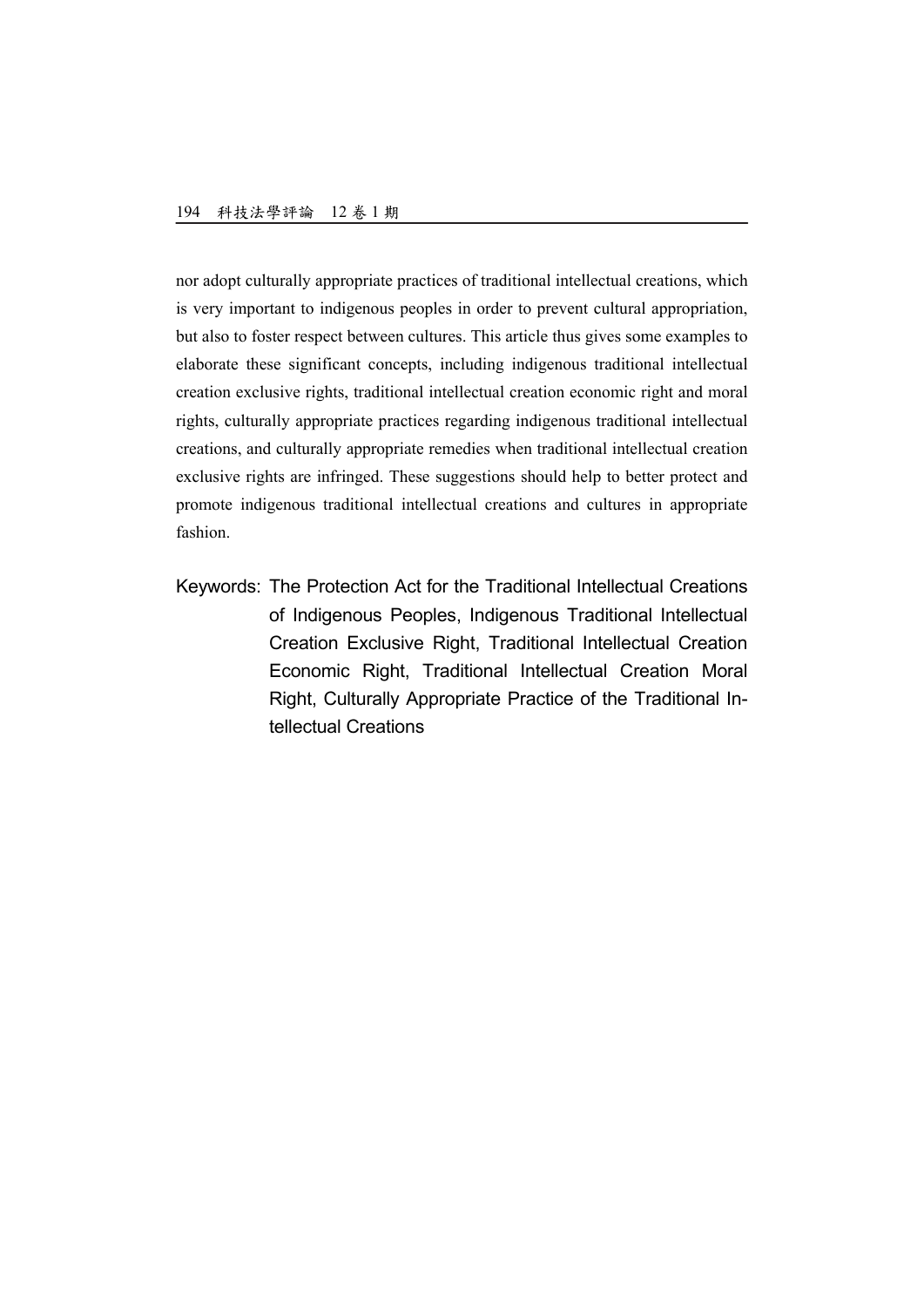# 1. 前言

原住民族傳統智慧創作保護條例(以下簡稱「原創條例」)的制定,對 於保護原住民族的傳統智慧創作、文化成果之表達有顯著的貢獻。因為其不 同於西方的著作權制度,具體反應了原住民族權利的特點:權利的主體是 「原住民族或部落」(群體)而非「個人」;權利保護期間為「永久」而非 現行著作權法的「著作人終身加死後五十年」。

原創條例雖然立法意旨甚佳,是專門為保護原住民族傳統智慧創作所量 身定作之立法,也注意到了原住民族智慧創作有別於著作權之概念,而做出 調整。但是條例所用的權利保護概念,卻仍沿用著作權法之規定,是美中不 足之處:原創條例第 10 條所謂「智慧創作專用權」仍沿用著作權法的權利概 念「智慧創作財產權」與「智慧創作人格權」(類似:著作財產權與著作人 格權);如果對於智慧創作專用權造成侵害,智慧創作專用權人的救濟管道 與著作權受侵害的救濟方式並無二致,包括:排除侵害請求權、請求防止侵 害請求權(第 17 條)、損害賠償請求權(第 18 條)、請求銷毀侵害智慧創 作之物(第 20 條)等。此外,原創條例並未提及使用原住民族之傳統智慧創 作時,不能違反原住民族傳統價值等觀念,有如進行關於原住民族的學術研 究時,有特別應遵守的研究倫理。

換言之,智慧創作專用權的性質、智慧創作人格權、智慧創作財產權等 概念,均有進一步探討之必要。此外,本文將進一步論述智慧創作之使用倫 理以及討論現行智慧創作專用權之權利救濟管道妥適性;希冀對於原創條例 提出幾點建議,以確實尊重原住民族的文化,並貫徹原創條例的立法目的: 保護原住民族傳統智慧創作以及促進原住民族文化發展。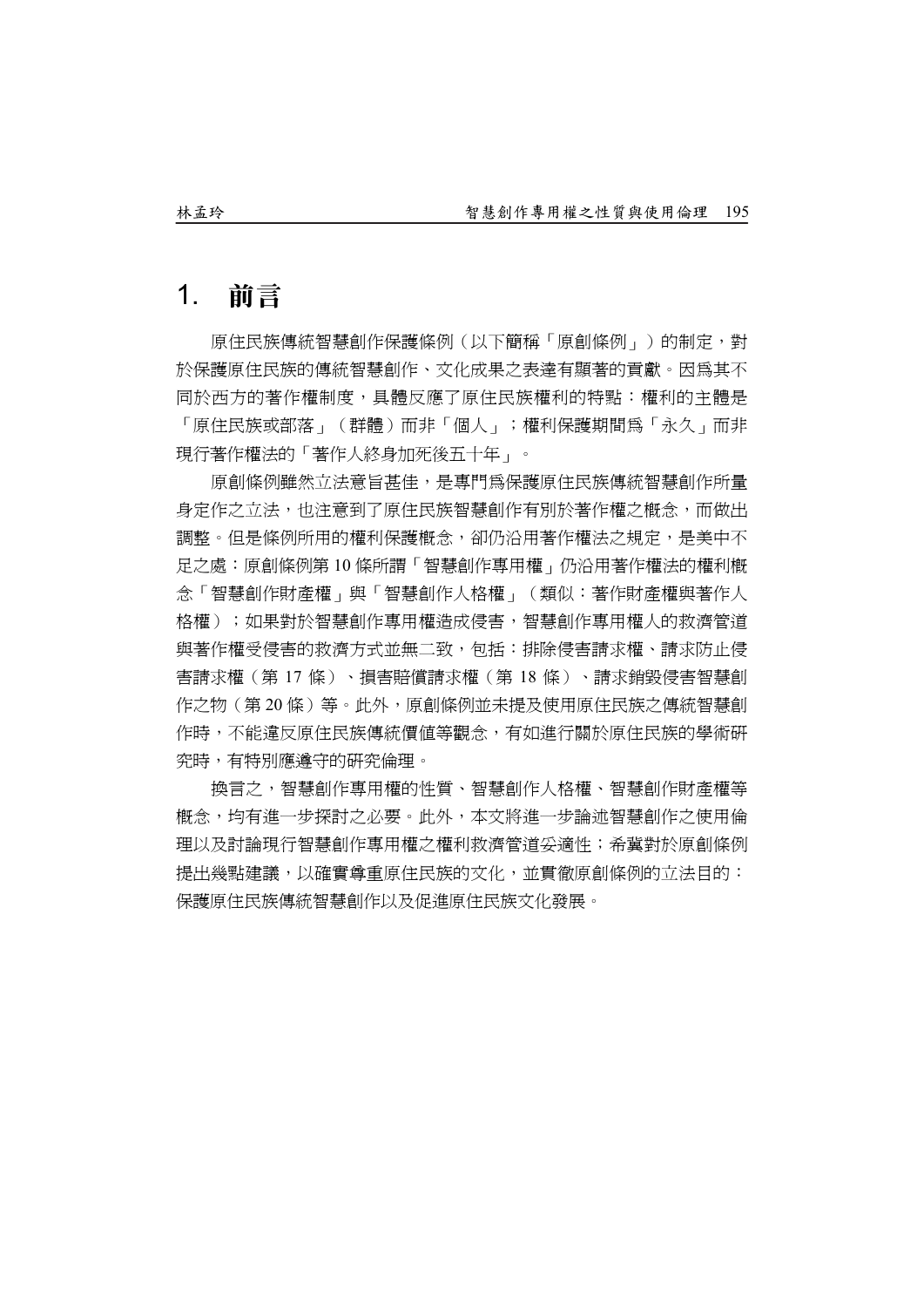## 2. 智慧創作專用權之性質

#### 2.1 特殊權利:對傳統智慧財產權的反動

#### 2.1.1 西方殖民主義對於原住民族智慧創作之剽竊歷史

對於原住民族智慧創作保護的呼聲起源於:西方殖民主義對於原住民族 智慧創作之剽竊歷史而生的反動<sup>1</sup>。盜用、誤用及濫用的事件,經常發生在商 業領域。舉例而言,美洲原住民族的族名,經常被剽竊作為品牌的名稱, 如:汽車商品名稱:The Jeep Grand Cherokee、Mazda Navajo,學校運動隊伍 的名稱,如: The University of North Dakota Sioux,或被當作商品的商標使 用<sup>2</sup>。為了追求商業利潤,娛樂工業未經過同意,就透過電影、電視、網路及 文學,不當地利用美洲原住民族的聖歌(sacred songs)<sup>3</sup>;也並未對於因此而 造成的侮辱及傷害向原住民族道歉<sup>4</sup>。一個著名的例子是:在 2004 年葛萊美 獎頒獎典禮的表演裡,穿著比基尼女郎的歌舞秀,其背景音樂就是使用

 $\frac{1}{1}$  美國法中關於原住民族文化資產理論(cultural property)的討論,同時涵蓋具體的, 如:文學、藝術的創作,也包含抽象的面向,如:傳統宗教祭儀、傳統知識、宗教 信仰……等。JOHN HENRY MERRYMAN, THINKING ABOUT THE ELGIN MARBLES: CRITICAL ESSAYS ON CULTURAL PROPERTY, ART AND LAW 110-13 (2009); LAURA S. UNDERKUFFLER, THE IDEA OF PROPERTY: ITS MEANING AND POWER 110 (2003); John Henry Merryman, *Two Ways of Thinking About Cultural Property*, 80 AM. J. INT'L L. 831, 831 (1986); Manlio Frigo, *Cultural Property v. Cultural Heritage: A "Battle of Concepts" in International Law?*, 86 INT'L REV. RED CROSS 367, 369 (2004); Jeffery J. Rachlinski, *The Limits of Social Norms*, 74 CHI.-KENT L. REV. 1537, 1537-67 (2000). 因此美國法中關於原住民族文化資 產理論的討論,同時適用於我國法關於原住民族傳統智慧創作,以及原住民族傳統 生物多樣性知識的討論。

<sup>2</sup> Kelsey Collier-Wise, *Identity Theft: A Search for Legal Protections of Intangible Indigenous Cultural Property*, 13 GREAT PLAINS NAT. RESOURCES J. 85, 86 (2010); *see also* Angela R. Riley, *"Straight Stealing": Towards an Indigenous System of Cultural Property Protection*, 80 WASH. L. REV. 69, 76 (2005).

<sup>3</sup> Collier-Wise, *id.* at 87.

<sup>4</sup> *Id.*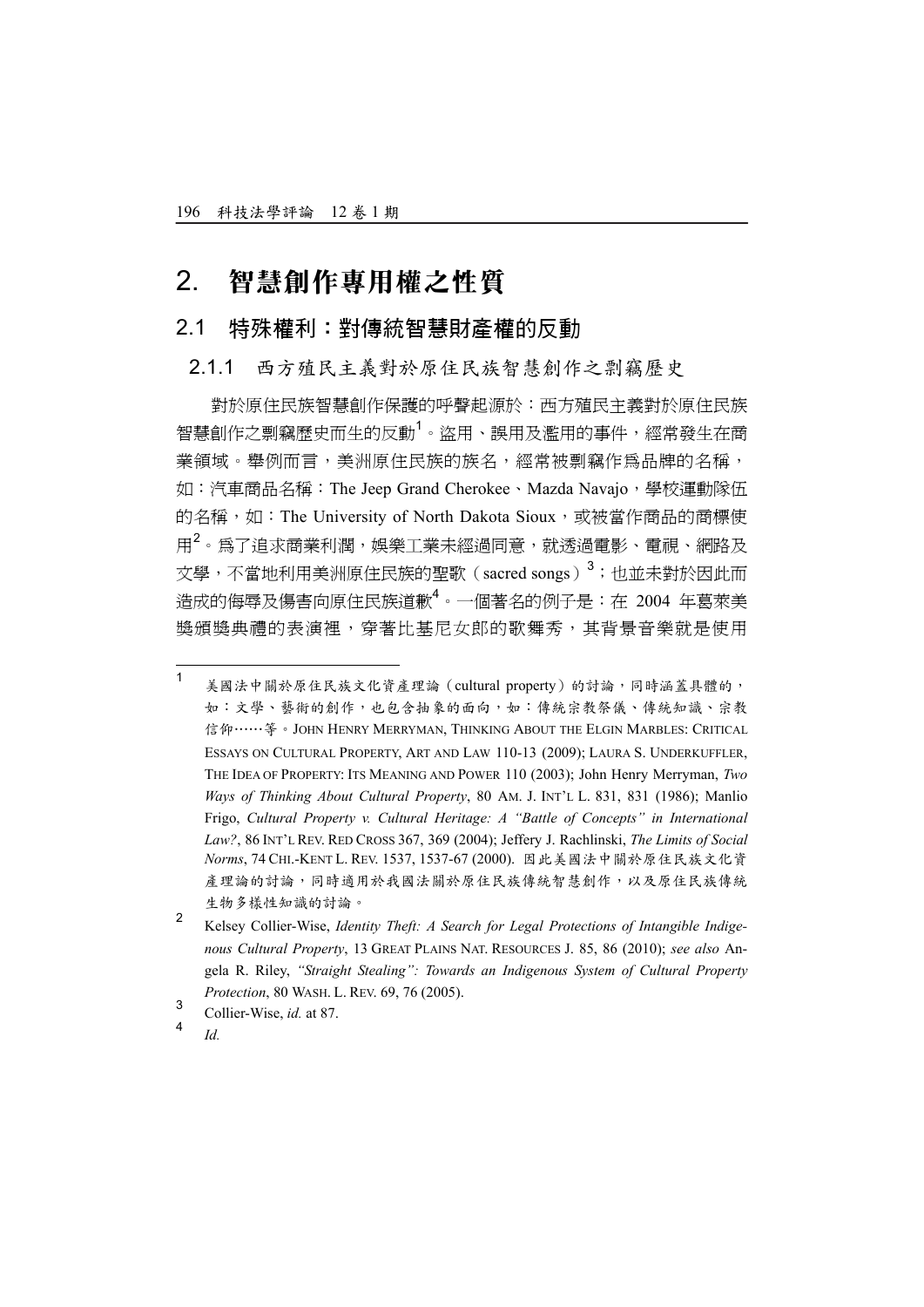Navajo 原住民族的聖歌「Beauty Way」<sup>5</sup>。由於這首聖歌應該適用於修復和平 與和諧的場合,而非這種娛樂用途,Navajo 原住民族因而感到羞辱感而且受 到傷害<sup>6</sup>。

對於這類不名譽的侵權事件,卻是無法可管。美國聯邦法律僅僅禁止非 原住民製造的產品,假裝為原住民族所製造的事件,卻並未規範非原住民的 藝術家販賣仿造、廉價的手工藝品的情況<sup>7</sup>。類似情形:未經授權,就將原住 民族的藝術使用於非原住民所製造的商品,例如:將有神聖意涵的圖案,印 製於紀念品 T 恤上。這類不公平的事件原住民族卻束手無策,因為這種行為 不屬於侵害著作權<sup>8</sup>。這類原住民族的文化剽竊事件,爲非原住民族的公司行 號賺取了龐大的商業利潤;既未取得原住民族的同意,原住民族也未從這些 商業行爲裡分一杯羹,可笑的是,現行的智慧財產權制度竟成了幫凶<sup>9</sup>。在我 國,也有類似事件:原住民自我書寫或使用原住民圖像,卻反而被非原住民 人士控告原住民侵害著作權,而非原住民人士以研究名義至部落蒐集資料卻 毫無規範,甚是荒謬10。由於此類許多不名譽的歷史,人們開始討論起究竟 現行的智慧財產權制度能否提供原住民族適當的救濟途徑<sup>11</sup>;也因此促成了 「原住民族傳統智慧創作保護條例」的制定。

#### 2.1.2 與傳統智慧財產權相平行之規範

比較法上,對於原住民族的傳統文化表達有數種保護模式,包括:公共 所有模式(原住民族的傳統文化表達為全民所共享,任何人皆可自由使用與 修改)、習慣法模式(透過原住民族的習慣法來保護其傳統文化表達)、認

 5 *Id.*

<sup>6</sup> Riley, *supra* note 2, at 70-72.

<sup>7</sup> Collier-Wise, *supra* note 2, at 87-88.

<sup>8</sup> *Id*. at 88.

<sup>9</sup>  $\frac{9}{10}$  *Id.* at 86.

國立臺灣史前文化博物館編,重現泰雅:泛泰雅傳統服飾重製圖錄,頁 10  $(2008)$ 

<sup>11</sup> Kristen A. Carpenter et al., *In Defense of Property*, 118 YALE L.J. 1022, 1033 (2009).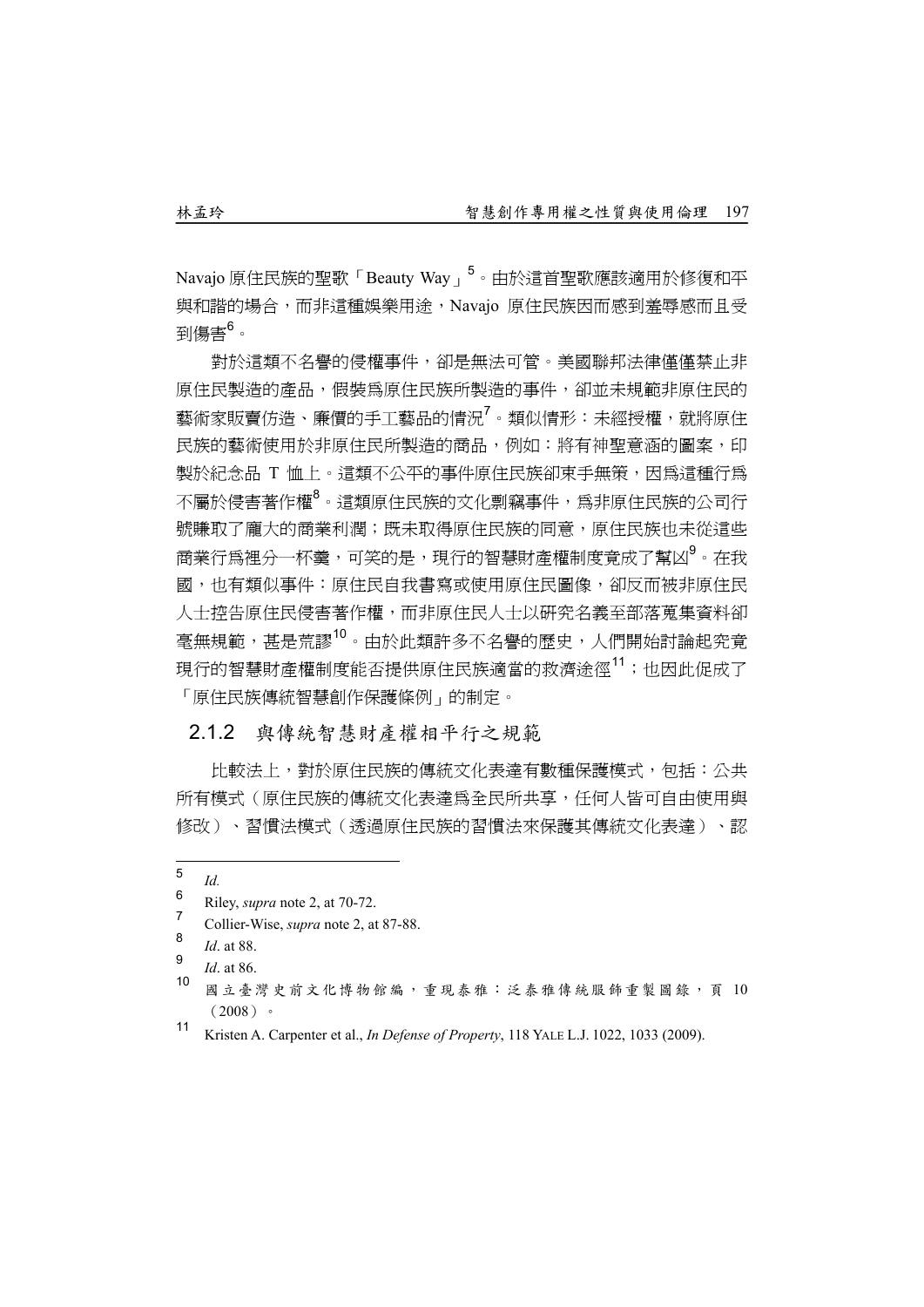$\overline{a}$ 

證模式(得到原住民族認證的產品,才能獲得認證標誌)、商業應用與利益 分享模式(首先將原住民族傳統文化表達加以商業化應用者,就可以獲得權 利保護)、信託模式(原住民族以外的單位,如:國家、下級政府組織或部 落組織,作為受託者,為了傳統文化表達所有者的利益而運作)與所有權模 式(傳統文化表達相關權利屬於原住民族社群中的團體或個人,類似智慧財 產權制度)12。但從原創條例的規範內容可知,立法者最後以特別法的方 式,對於原住民族的傳統智慧創作加以保護,賦以所謂「智慧創作專用 權」,如此方式使得所有使用原住民族智慧創作之人,包括非原住民族,都 **必須遵守原創條例的相關規定,等同擴張了原先部落習慣法的適用範圍,可** 謂尊重多元文化、確立原住民族的特殊權利制度的一種體現13。此外,從原 創條例的內容可知,其為與現行智慧財產權制度相平行之規範。依原創條例 第10條,部落一方面可享原創條例智慧創作專用權之相關規定,另一方面, 部落及其成員可在部落習慣法或無規範下使用收益及管理其權利。並且,依 原創條例第 22 條之規定,傳統智慧財產權的權利人,仍可享有權利,不受原 創條例規範之影響。由此可知,原創條例乃與傳統智慧財產權制度並行,共 同保護原住民族的傳統智慧創作14:若原住民文化工作者的智慧創作個案判 斷合乎著作權法原創性之要求,則可能為著作權法保護之著作。當然,這樣 的智慧創作是受到部落文化的薰陶而產生的作品,論者指出,為了能夠判斷 原創條例所保護之原住民族祖先文化潰產與新創表達之別,有必要對於原住 民族傳統中的文化表達,包括:宗教祭儀、音樂、舞蹈……等,淮行調杳<sup>15</sup>。

- <sup>13</sup> 林淑雅,「原住民族傳統智慧創作的認定與保護難題——以泰雅染織文化為例」, 傳統智慧與公共領域——原住民族傳統智慧創作保護論文集,頁218(2009)。
- <sup>14</sup> 黃居正,「特殊權利概念的重建——評析原住民族傳統智慧創作保護條例」,傳統 智慧與公共領域——原住民族傳統智慧創作保護論文集,頁 125-126(2009)。
- <sup>15</sup> 林三元,原住民族傳統智慧創作專用權,頁 138-140(2013)。本書作者將調查原住 民族傳統智慧創作的過程稱為「文化基因工程」之調查,表示調查深植於文化傳統 的原住民族文化表達,堪稱創意十足。

<sup>12</sup> 楊智傑,「原住民傳統文化表達之保護模式比較與建議」,中正法學集刊,第 <sup>30</sup> 期,頁 50-62(2010)。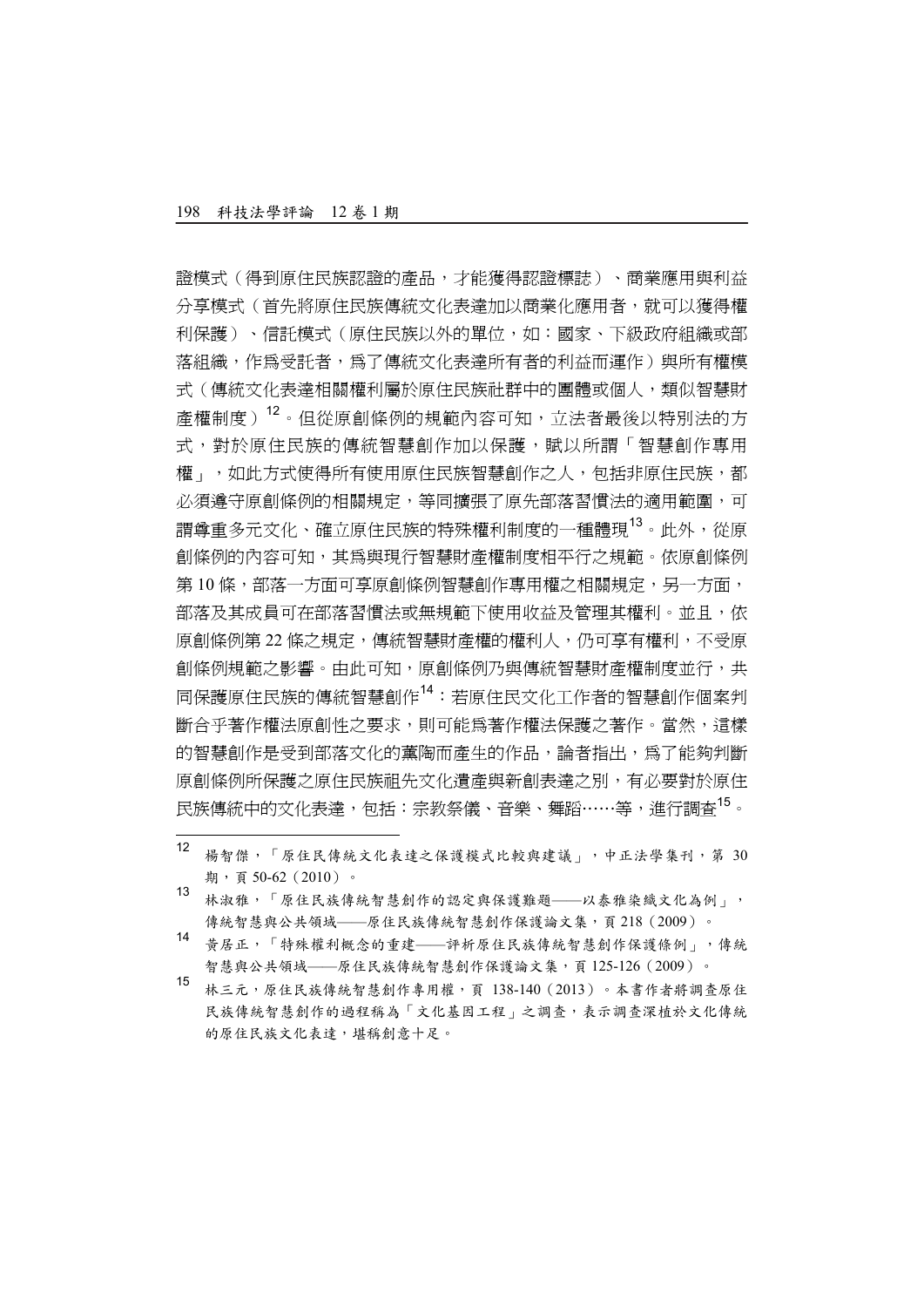本文認為:為使原創條例與現行智慧財產權制度平行共存,並落實利益分享 與建立部落文化主體性之要求,可以考慮使用「正統性標示制度」(labels of authenticity),正統性標示制度可證明藝術創作為原住民所創作、使用部落 文化素材(經由調查確認部落文化素材)並且合乎部落習慣法之使用,則由 原住民族或部落授予該標示<sup>16</sup>;如為非原住民,則依原創條例第 13 條經智慧 創作專用權人的授權而使用或生產傳統智慧創作。

基於上述原創條例是一種對傳統智慧財產權反動下的一種特殊權利,智 慧創作專用權相較於傳統的著作權,有其特殊之處。首先,原創條例的保護 客體──「智慧創作」,包括:原住民族之宗教祭儀、音樂、舞蹈、歌曲、 雕塑、編織、圖案、服飾、民俗技藝或其他文化成果之表達(原創條例第3 條),皆含有原住民族傳統的文化元素在內,這些文化元素很可能發生在遙 遠的過去,而與著作權的保護客體需具有創浩性不同<sup>17</sup>。換言之,原住民族 的智慧創作如果不是新的創作,應為自亙古即已存在,只不過透過本條例之 規定,由主管機關認定並登記,方受保護(原創條例第4條第一項)<sup>18</sup>,因 此,智慧創作專用權之登記,應是權利行使而非取得的要件<sup>19</sup>;也就是,智 慧創作能否表現原住民族的傳統文化才是重點。當然,傳統智慧創作一開始 也可能具有創作性,並且在世代傳承的過程中不斷加入新的元素,就如同原 住民族文化本身並非是停滯不動,而是與時俱進的,故稱之為智慧創作並無

- $16$ <sup>16</sup> 參考黃居正、邱盈翠,「原住民族傳統智慧創作之歸屬與運用」,台灣社會研究季 刊,第 90 期,頁 20-26 (2013)。本文整理了澳洲的 NIAAA 標示制度,包括了具 備文化正統性的「正統性標章」以及由原住民創作,授權非原住民生產;或者由原 住民及非原住民合作創造、製造的「合作性標章」。紐西蘭的「毛利保護標示制 度」,包含三種證明標章:完全由毛利族藝術家所創作的、由多位創作者所創作, 但多數創作者為毛利族、第三種是由具毛利血統與不具毛利血統之工作者共同合作 完成的毛利合作標章。區域型標示制度則由地區性的原住民藝術中心所發展的標示 制度。
- <sup>17</sup> 黃居正,前揭註 <sup>14</sup>,頁 145-146。
- 18 同前註,頁 130-131。
- 19 林淑雅,前揭註 13,百 213。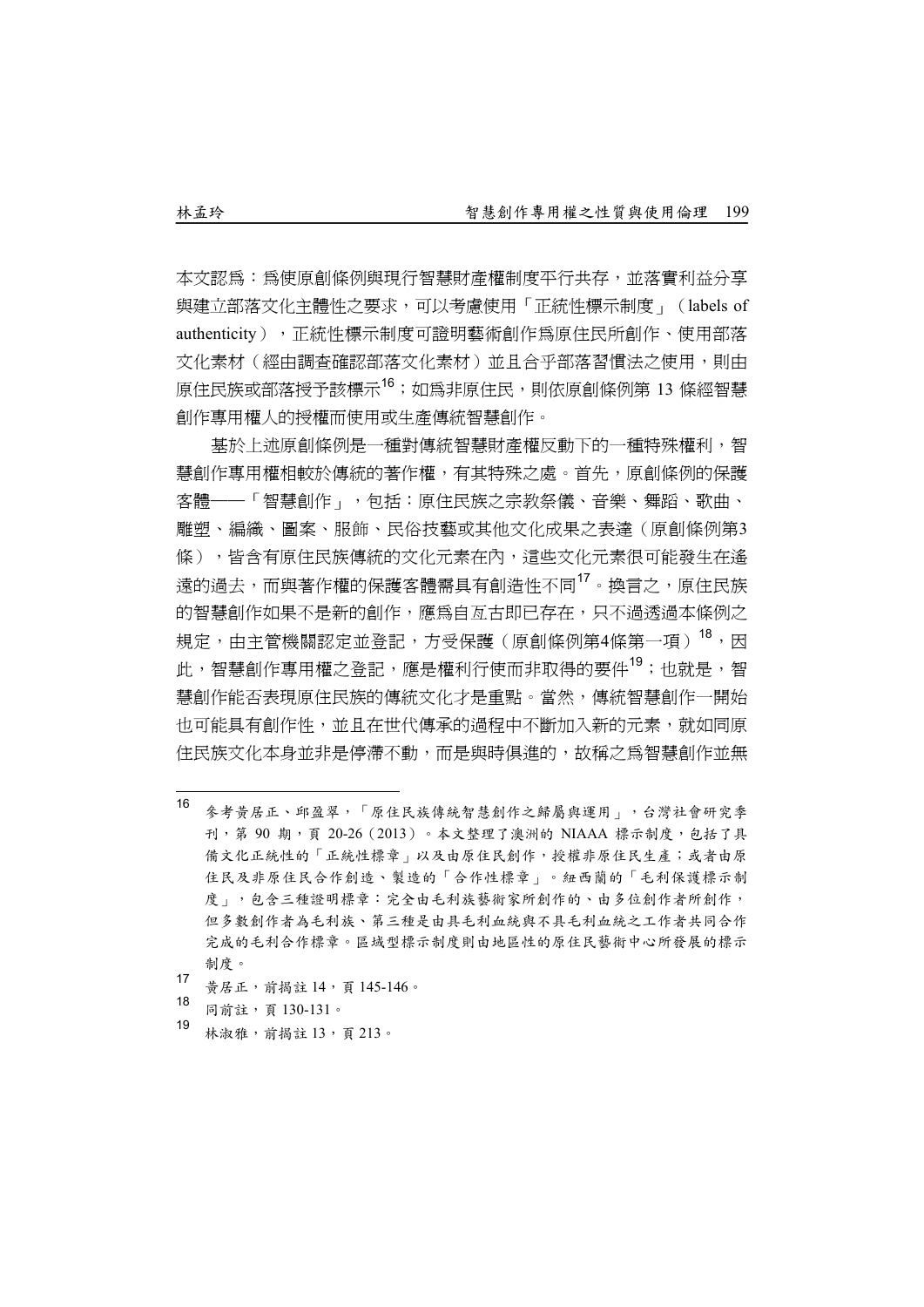不妥;但是這樣的創作與著作權之創作,除了因為傳統智慧創作本身的特性 與文化聯繫一起,故保護期間應有不同之外,其創作也離不開原住民族或部 落文化本身,這也顯現出前述調查屬於原住民族傳統中的文化表達的重要 性,因為這樣的文化,不同於主流文化,足以區隔著作權之創作。智慧創作 專用權之登記,正是為了防止以往傳統智慧創作被誤用或濫用的窘境,對於 非原住民族可以主張智慧創作人格權,禁止他人損害智慧創作人之名譽,並 可專有使用及收益智慧創作財產權(參考原創條例第10條)以及授權他人使 用智慧創作財產權(第13條),故稱智慧創作專用權之登記為權利行使之要 件。

第二,智慧財產權的目的在於鼓勵創新,其報酬則是使智慧財產權人擁 有獨占權、商業利潤;但另一方面為促使人類文明淮步,其獨占權有一定時 間之限制。智慧創作專用權的保護及推廣則有賴於部落或原住民族的社會關 係;且智慧創作本身與原住民族的文化息息相關,因此與原住民族的知識體 特性一般具有綜合性、一體性、不可分割性;有賴瞭解部落習慣法以及傳統 知識與智慧來運用智慧創作,因此文化的保存與促進而非商業化才是主要考 量;也因此,權利應永久保護<sup>20</sup>。

第三,如前所述,智慧創作專用權應永久受保護。因此,當智慧創作專 用權人消失,或傳統智慧創作之歸屬不明時,其權利之保護仍然存在,而爲 全部原住民族所有(原創條例第7條第一項第三款),而非落入公有領域  $\mathcal{L}(\text{public domain})$  任人利用 $^{21} \cdot \text{H}(\mathbb{R}^2)$ ,將傳統知識置於所謂公有領域,會 造成自由、無償的商業利用,因此所謂公有領域的概念不為原住民族所 喜<sup>22</sup>。公有領域之存在,與憲法上的言論自由息息相關,使人們可以在公共

 $20$ 20 同前註,頁 192-193。

<sup>21</sup> 黃居正,前揭註 <sup>14</sup>,頁 <sup>146</sup>。

<sup>22</sup> Working Group on Indigenous Populations, Commission on Human Rights, Joint Statement from the Indigenous World Association and Indigenous Media Network, E/CN.4/Sub.2/AC. 4/2005/CRP.3 (July 13, 2005), *available at* http://www.ohchr.org/Documents/Issues/IPeopl es/WG/E-CN4-Sub2-AC4-2005-CRP3.doc.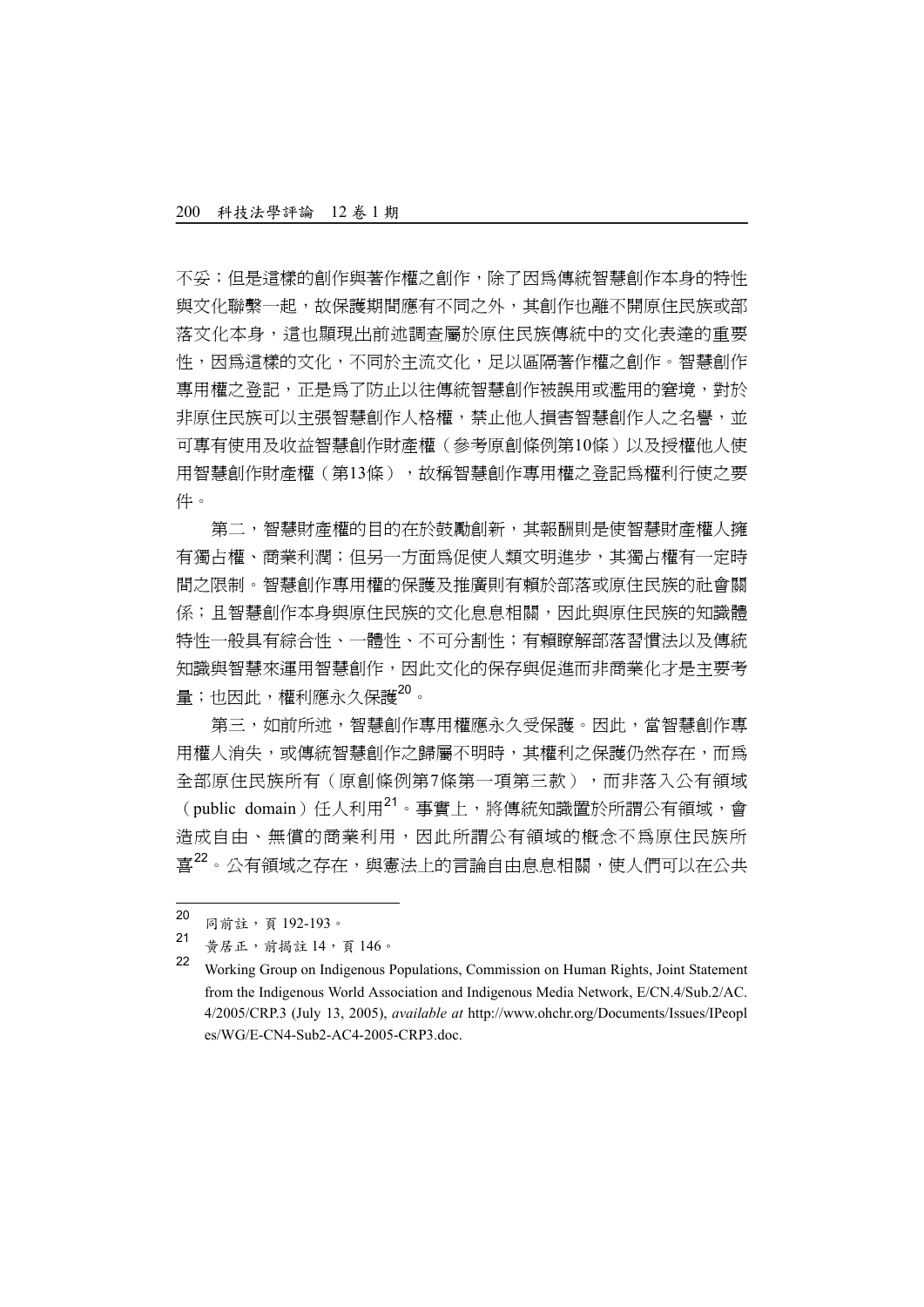領域裡無償地自由利用與公共事務相關的著作或知識,此為促進自由民主的 社會所必須。此時,所謂著作物或與公共領域相關的知識,不再是私有財產 權的標的,而為全體公眾所有,即是所謂「公有領域」23。而這一點,與智 慧創作專用權的保護目的不同。傳統的智慧財產權制度裡所謂「公有領域」 的概念與原住民對於知識內容的歸屬以及管理的概念,大不相同。前者強調 經濟效益極大化,以自由近用來鼓勵創作、促進知識產業。原住民對於知識 內容的觀念則是:受限於身分認同下的排他規範。例如:某些原住民族限制 必須具備某種身分,並且經過一定的儀式,獲得部落的認可,才能開始創 作。必須經過確認的,甚至及於創作的內容、設計以及精神意識<sup>24</sup>。換言 之,原住民族傳統智慧創作之保護,乃是基於尊重多元文化而來,對於原住 民族實踐其傳統文化下所表現的智慧創作行為加以保護,其保護並有助於原 住民族表達其有異於主流社會的政治、社會制度之理念。如此目的,使得原 住民族傳統智慧創作一日進入所謂公有領域,任何人皆得以無償利用,甚至 商業性的使用的結果,有所扞格25。並且,也因為智慧創作專用權的永久存 在,如果專用權的侵害,發生在權利登記之前,也應認為原住民族可以回溯 主張權利,才合乎智慧創作專用權的權利存續性質26。

第四,智慧創作專用權的取得方式與保護目的不同於一般智慧財產權, 而與原住民族群體的文化與利益緊密相連,因此不宜作為讓與、設定質權、 強制執行之標的(原創條例第11條),也不得任意拋棄,除非經主管機關同 意。即使拋棄,權利亦歸屬於全部原住民族享有(原創條例第12條)<sup>27</sup>。

- 23 邱盈翠、黃居正,「公共領域的結構轉型——理論變遷與司法實務的觀點」,傳統 智慧與公共領域——原住民族傳統智慧創作保護論文集,頁 230-239(2009)。
- <sup>24</sup> 劉靜怡,「建立原住民公共領域——政策與規範的考察」,傳統智慧與公共領 <sup>域</sup>—原住民族傳統智慧創作保護論文集,頁 100-106(2009)。
- <sup>25</sup> 邱盈翠、黃居正,前揭註 <sup>23</sup>,頁 254-256。
- 26 林淑雅,前揭註 13,頁 213。
- <sup>27</sup> 黃居正、陳曉慧,「原住民族傳統智慧創作之合理使用」,傳統智慧與公共領 <sup>域</sup>—原住民族傳統智慧創作保護論文集,頁 <sup>175</sup>(2009)。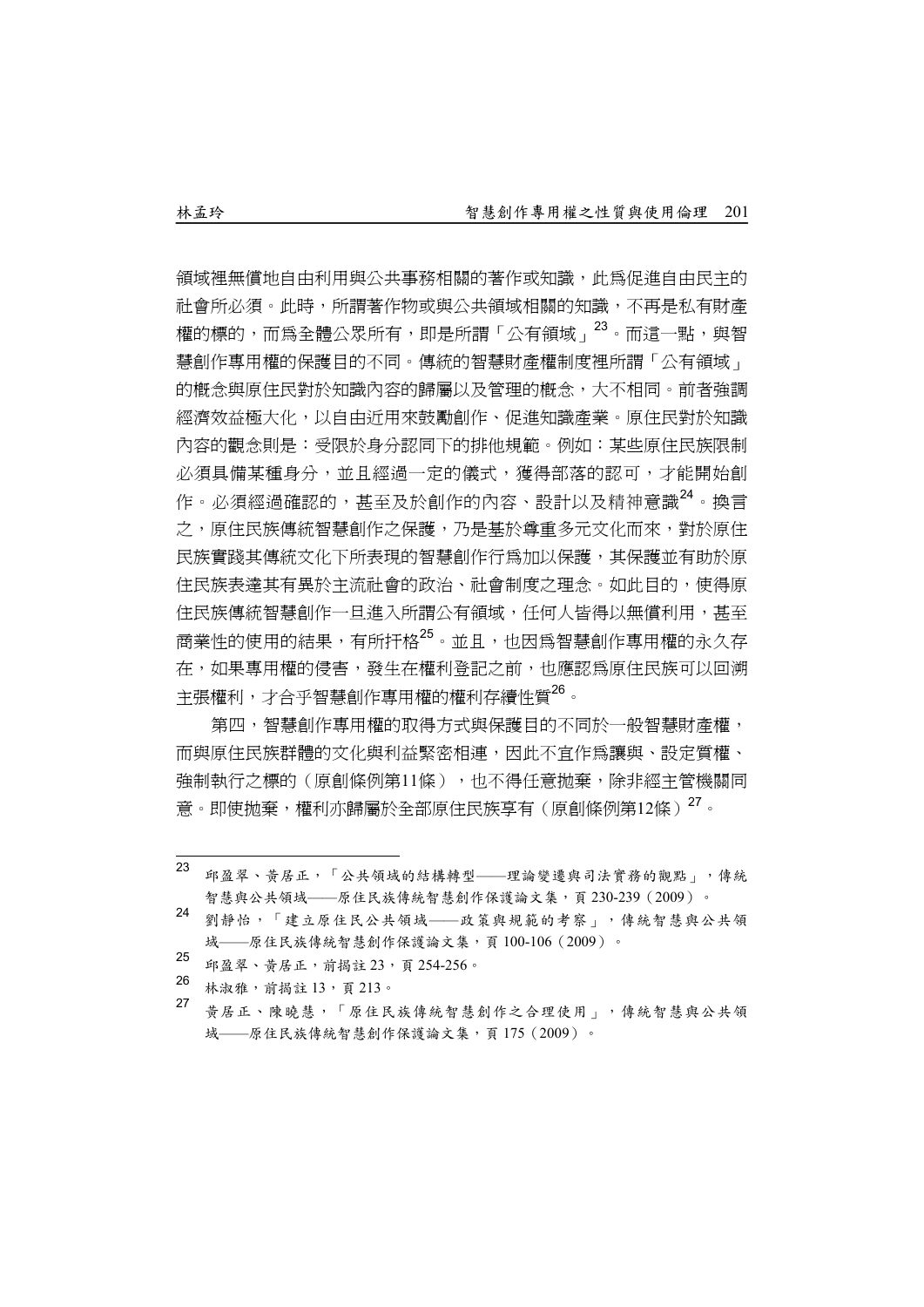### 2.2 集體性權利:反映原住民族的文化與社群發展

原創條例是一部實現多元文化主義的法律。如前所述,條例中所謂智慧 創作專用權,其權利性質完全不同於現行的智慧財產權。原創條例是與傳統 智慧財產權平行規範的另一種制度,只要智慧創作經由主管機關認定並經登 記,即享有智慧創作專用權(句括:智慧創作財產權及智慧創作人格權), 不受該智慧創作是否已有著作權之影響<sup>28</sup>。原創條例的實行,也將原本即存 在但未獲承認的原住民族權利,透過主流社會的認定機制,加以肯認為所謂 「智慧創作專用權」<sup>29</sup>。

#### 2.2.1 智慧創作專用權乃為集體性權利

原創條例規定,智慧創作專用權的權利主體為原住民族或部落,權利的 使用收益(第6條第二項),亦以部落或原住民族之利益為目的(第14條); 凡此皆可顯示智慧創作專用權為一種集體性的權利:原住民族或部落的集體 意識與利益大於成員個人的意識與利益,也只有族群有權主張智慧創作財產 權(以族群之名義專有使用及收益)(第10條第三項)及智慧創作人格權 (公開發表、表示專用權人名稱、禁止他人以歪曲、割裂、竄改或其他方法 改變其智慧創作之內容、形式或名目致損害其名譽)(第10條第二項)<sup>30</sup>。 事實上,從原創條例的保護客體——智慧創作(包括:原住民族傳統之宗教 祭儀、音樂、舞蹈、歌曲、雕塑、編織、圖案、服飾、民俗技藝……等文化 成果之表達)<sup>31</sup>可知,與原住民族或部落的文化息息相關。所謂「文化」的 概念涵蓋了生活的各個層面,包括了文化團體每天的精神與物質層面,以及

- 同前註,頁 141-143。
- <sup>31</sup> 原住民族傳統智慧創作保護條例第 <sup>3</sup> 條規定如下:「本條例所稱智慧創作,指原住 民族傳統之宗教祭儀、音樂、舞蹈、歌曲、雕塑、編織、圖案、服飾、民俗技藝或 其他文化成果之表達。」

<sup>28</sup> 黃居正, 前揭註 14, 頁 140。

<sup>29&</sup>lt;br>30 同前註。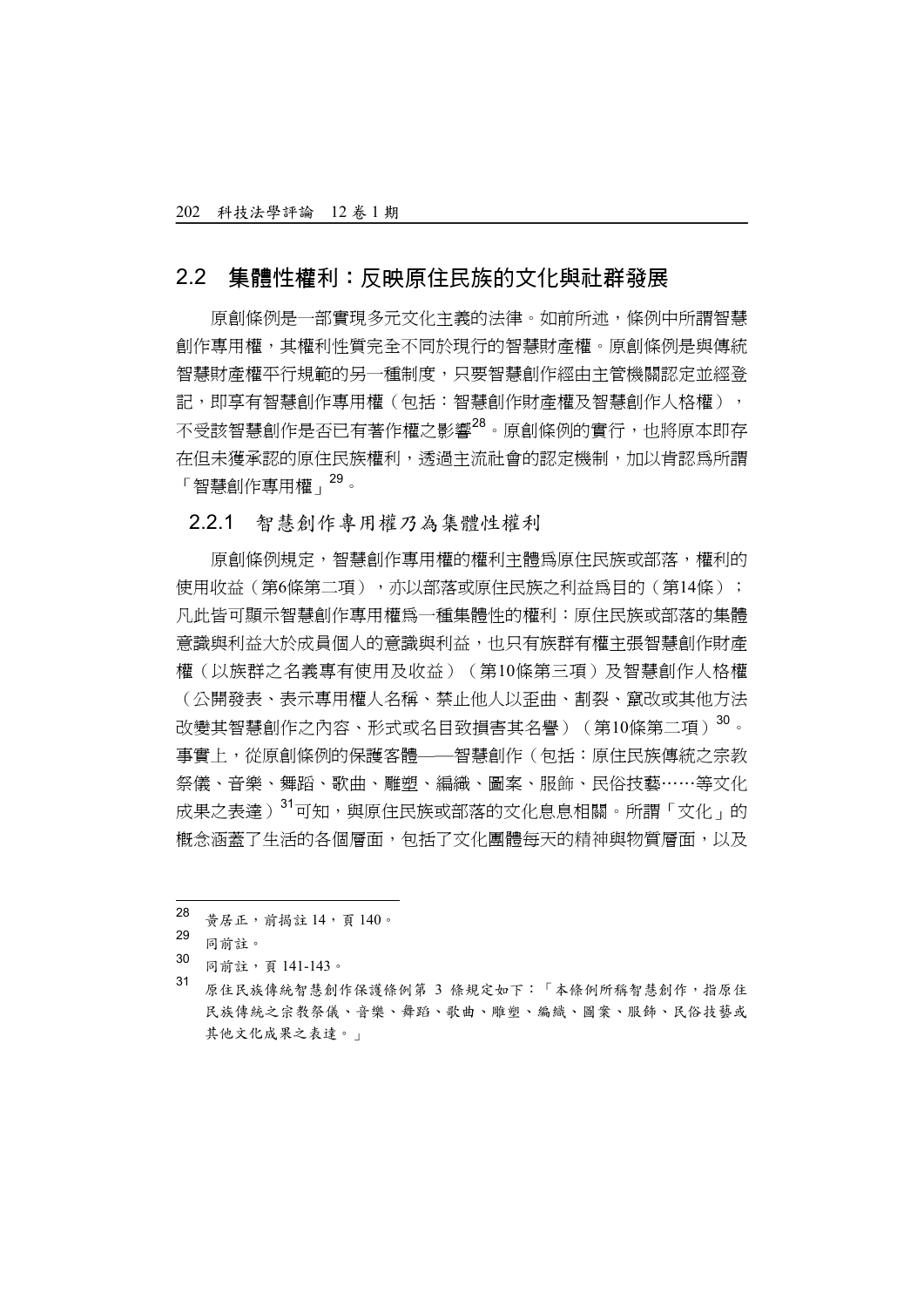該團體如何看待自己<sup>32</sup>。所有人,包括原住民族,應有權接近並享有屬於自 身的文化以及其他文化33。此外,所稱的文化團體可以是任何一種享有相同 文化的團體, 包括: 種族、宗教或國族團體<sup>34</sup>; 當然也包含原住民族。由 於,文化是一種集體性的概念,形成了團體成員們的共同記憶與經驗。因 此,智慧創作專用權實在是本於原住民族所生活的文化脈絡,使原住民族或 部落得以合乎部落文化的方式管理其智慧創作,因此,智慧創作專用權之創 設有益於部落文化發展<sup>35,</sup>是一種集體性的權利。舉例而言,泰雅族的染織 文化是世代累積的文化,染織工作由女性族人集體合作完成,染織規範則可 表達群體界限、內部分工,尊重個人創浩<sup>36</sup>;凡此,皆可表明泰雅染織的智 慧創作專用權,是泰雅族的集體性權利。

#### 2.2.2 智慧創作乃為原住民族文化與社群發展之縮影

原住民族的創作,即使是個人的創作,其表彰的精神仍爲族群的集體存 在、共同生命的詮釋。也因此,原住民族能夠透過個人的創作連結到宇宙的 整體,表彰其宇宙觀37。關於原住民族的智慧創作專用權,是原住民族的集 體性權利;並且智慧創作得以反映原住民族的文化與社群發展,本文擬以泰 雅族的織物(包括:傳統服飾、織布技藝、織物與紋飾)爲例加以說明。

泰雅族的染織文化,可以反映泰雅族的文化傳統以及部落的內部秩序。 泰雅族的織物有多重功能:代表彩虹橋的傳說38、代表民族的服飾(使成員

- 30 林淑雅,前揭註 13,頁 199。<br>37 **GMAM** 第18,24 五197
- 劉靜怡,前揭註 24,頁 107。
- 38 泰雅族的傳說有謂:如果泰雅人在世時能夠盡力負責自己應完成的任務,男子能夠

 $32$ <sup>32</sup> Jonathan Hart, *Translating and Resisting Empire: Cultural Appropriation and Postcolonial Studies*, *in* BORROWED POWER: ESSAYS ON CULTURAL APPROPRIATION 137, 137-38 (Bruce H. Ziff & Pratima V. Rao eds., 1997).

<sup>33</sup> Avishai Margalit & Moshe Halbertal, *Liberalism and the Right to Culture*, 61 SOC. RES. 491, 491-510 (1994).

<sup>34</sup> *Id*. at 497-98.

<sup>35</sup> *See* Riley, *supra* note 2, at 90.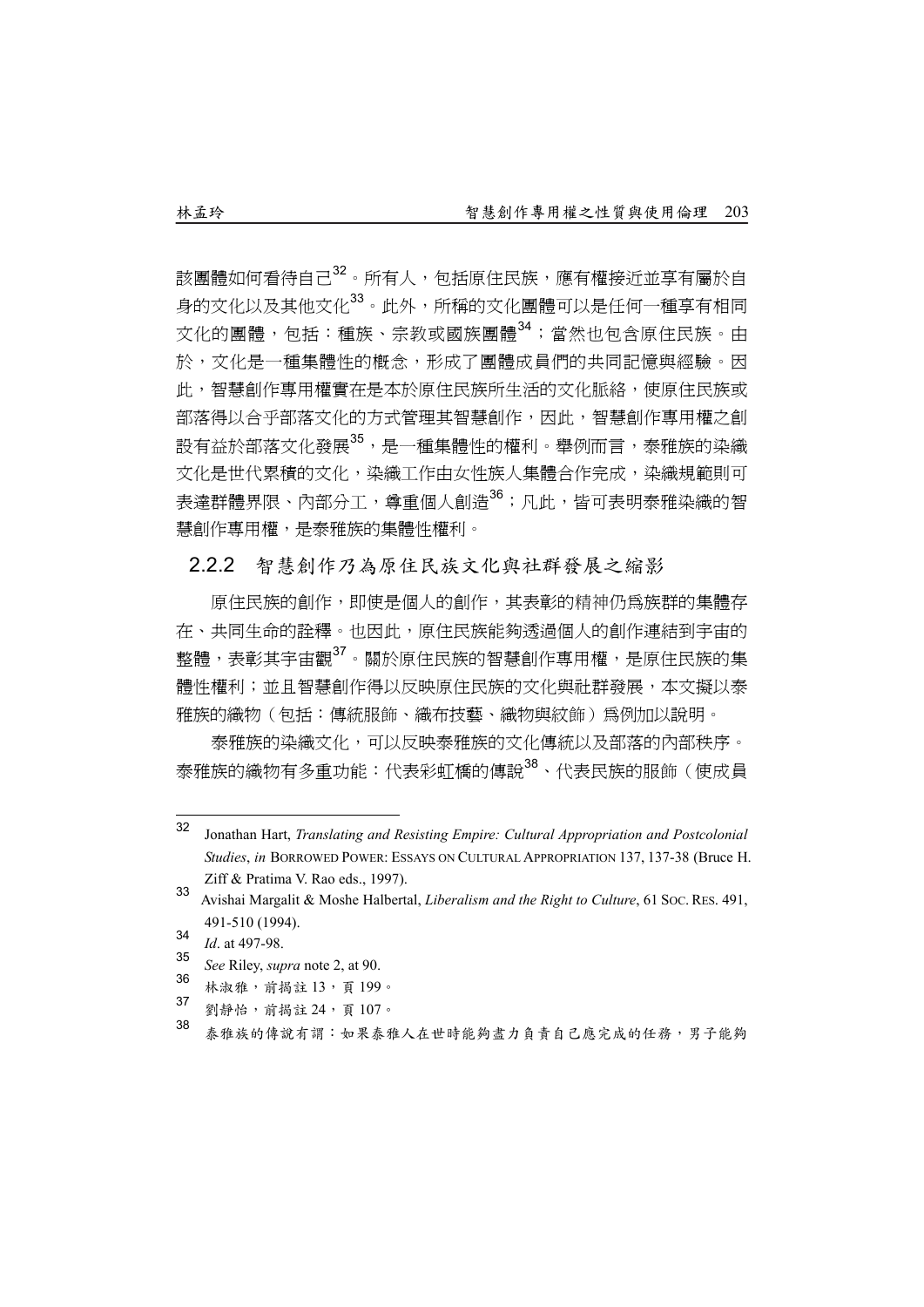間有共同的認知與體驗,從而產生歸屬感)、保護身軀(免於受氣候以及大 自然的傷害)、順應自然環境(因地制宜,對不同的自然環境加以適應)、 反映社會規範(從出生到死亡,依社會規範與個人能力而穿著適當的服 飾)、投射宗教性(是一種特殊的象徵物,能與神靈世界溝通)、記述傳說 與事件(利用菱紋與幾何圖形加以記述)、審美的功能(具有形、色、圖紋 的工藝美術作品)<sup>39</sup>。泰雅族的染織文化傳統表現於<sup>40</sup>:形 (型態)、色 (顏色)、質(材質)、紋(織樣)、技(技法)、用(功能)、意(意 義)、傳(傳承)。與部落文化與內部秩序有關者如下:1.形:泰雅族的基 本服裝結構,男、女有所不同,穿著樣式也因場合不同、不同支系的生活習 慣差異而有異。2.色:織品的原料為苧麻線,利用不同的處理方式,如:水 者、曝曬,或利用其他不同原料,如:黑土或各種不同的植物染成黑、黃、 紅、藍等不同顏色。顏色也有其特殊意義,例如紅色有保護的意義,因為可 以驅逐惡靈,同時也象徵生命與力量。泰雅人喜歡紅色與黑色,擅以簡單的 顏色創浩出繁複的織品。3.質:織布的原料為紅苧麻, 質地較粗, 麻線與織 布都堅硬耐用。4.紋:織物的基本紋路是菱紋,型似眼睛,代表靈魂與祖 靈。另有杵、臼、遷移路徑歷史紀錄的標記等圖紋。圖紋的功用可以傳達神 話、傳說、祭典、儀禮等意義。泰雅的重要祭儀:祖靈祭,出自於族人相信 人死後仍然以不同的方式存在。遵守規範的泰雅人會被善靈所保佑。這種象 徵性的圖紋包括:紋面的傳說、祖靈的傳說。5.技:基本的織布工具為地織 機(腰織機),工具雖簡單,卻可織出複雜的圖紋。6.用:布種依照用途和 技術大致上可區分為平織布(日用、工作用)、披肩布、裙(一般日常或禮 用)、菱紋、斜紋粗織布(綁腳布用)、挑、浮織布(禮用上衣、禮用貝

護衛家園、精於守獵,女人能夠盡力維持家庭、努力織布,則死後能夠藉由組先搭 好的彩虹祖靈橋,前往福地享受幸福快樂的生活。尤瑪·達陸,織起一座彩虹祖靈 橋——泰雅族解說叢書編織篇,頁 11(2003)。

39 同前註,頁 11-19。

l

<sup>40</sup> 同前註,頁 <sup>33</sup>、88-90、99;林淑雅,前揭註 <sup>13</sup>,頁 194-197。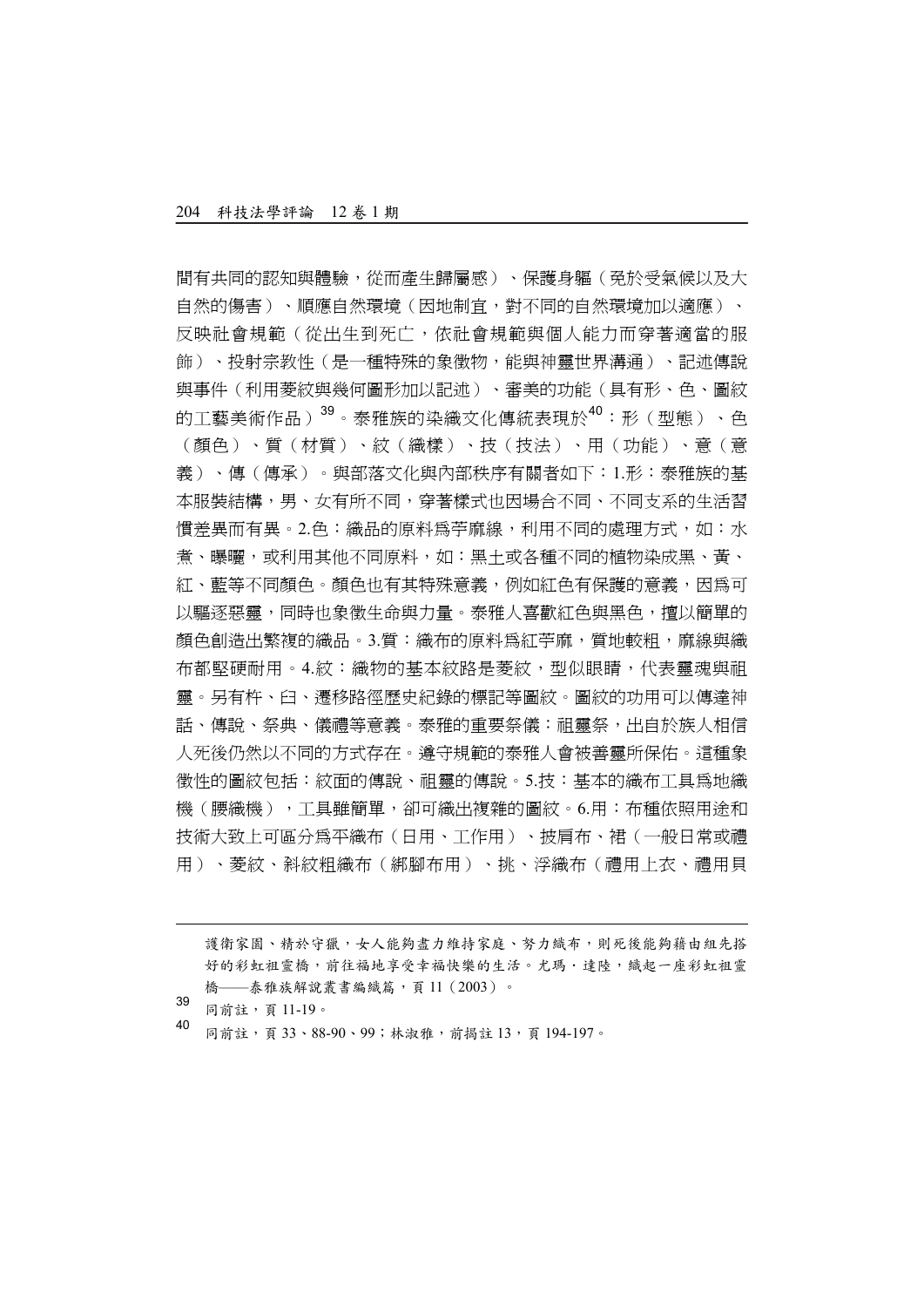珠)。7.意:織品的紋樣可以表現歷史、神話、願望情感……等,不同的織 紋、織法也可以表示不同的家族、部落、群。由於泰雅族沒有文字,因此透 過織物紋飾可以紀錄族群信仰以及傳統的面貌;相當於一種歷史紀錄,可以 呈現族群共同的生活經驗與記憶。8.傳:織藝的傳承為母傳女。屬於部落的 共同織紋織法,由部落女巫師決定、詮釋與傳承。每一家戶女性也可發展其 自己的特色,加以創作。

從上述泰雅族染織文化之發展,可以看出染織文化可以反映部落或群的 內部秩序、部落成員的角色與責任,甚至與泰雅族的神話、祭儀、編織、圖 案、技藝、歌曲等等文化表現形式相關連;而原住民族的文化表現又與語 言、地理環境、宇宙觀息息相關<sup>41</sup>。因此,可謂「見微知著」、「從一粒沙 裡看世界」,從染織文化加以分析,可以窺知整個泰雅族背後的文化、社群 組織與發展,成員間的關係與責任歸屬,族群內部的權力結構與管理權能, 與他族之間的關係,乃至族群的世界觀及宇宙觀。

關於原住民族文化另一個因小見大的例子,莫過於原住民族的基因 (gene)。原住民族的基因雖非文學、藝術的創作,而屬於原住民族自然資 源的範疇,但兩者皆可反映原住民族文化中的互相聯繫的概念(interconnectedness concept)——原住民族的基因不僅與追溯其祖先有關,亦深受 其所屬的環境與社會所影響<sup>42</sup>。以美洲原住民而言,基因樣本的目的與責任 相當於原住民族與宇宙的關係<sup>43</sup>,而非物質的利用與價值<sup>44</sup>;以此而言,對 於原住民族基因樣本之保護可視為促進原住民族的社群發展45。此外,這種 互相聯繫之概念,也影響了許多美洲原住民族認為:即使身體的某一部分從

 $41$ <sup>41</sup> 林淑雅,前揭註 13,頁 197-209。<br>42

<sup>42</sup> Debra Harry, *Indigenous Peoples and Gene Disputes*, 84 CHI.-KENT L. REV. 147, 190-91 (2009).

<sup>43</sup>  $\frac{1}{d}$  at 181.

<sup>44</sup> J. Janewa OseiTutu, *A Sui Generis Regime for Traditional Knowledge: The Cultural Divide in Intellectual Property Law*, 15 MARQ. INTELL. PROP. L. REV. 147, 191 (2011).

<sup>45</sup> *Id*. at 188.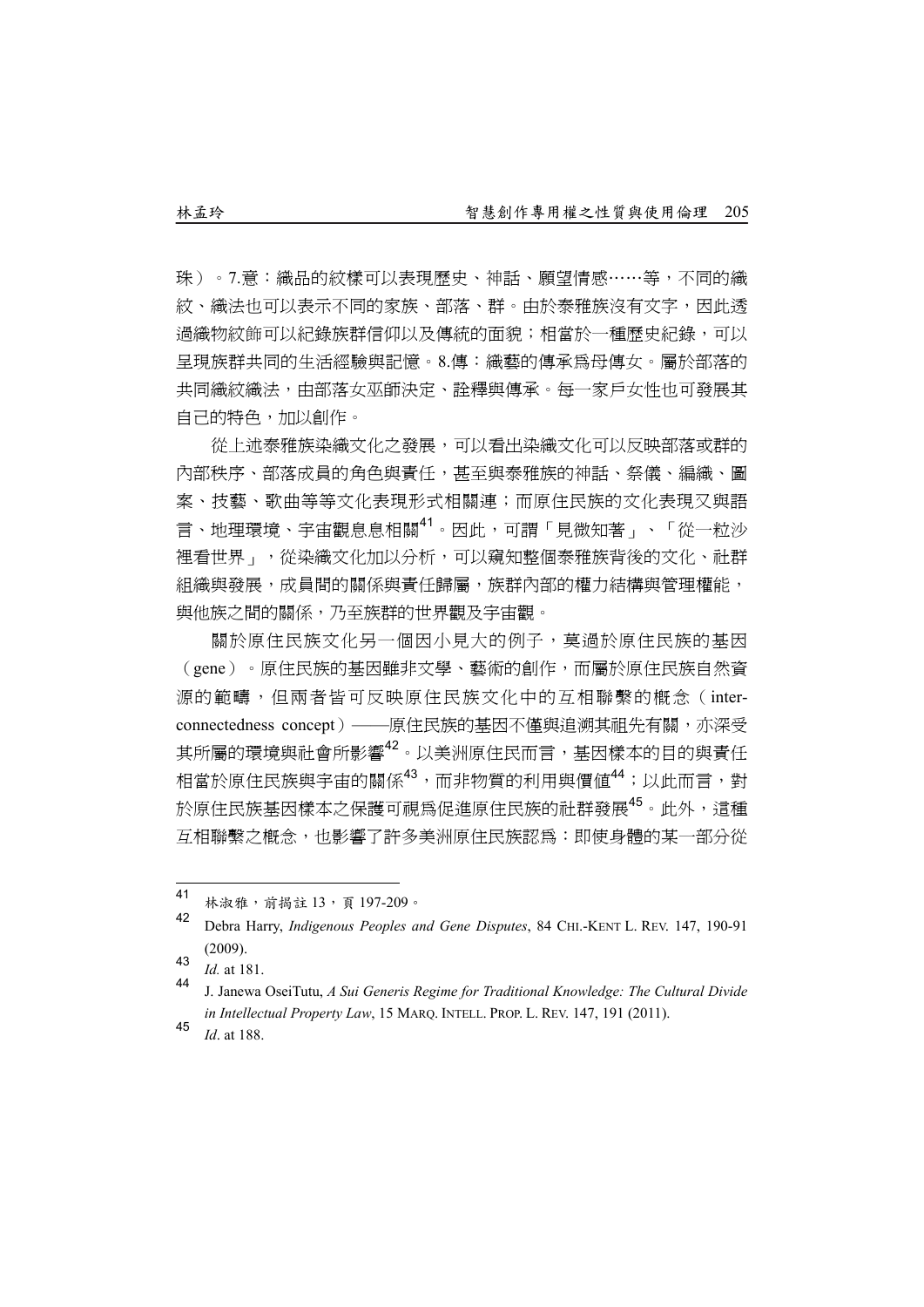人的身上移除,仍然被視為是人體身上的一部分。故,對其濫加利用足以對 於個人、甚至家庭造成傷害。因此,保全身體物質的完整性十分重要<sup>46</sup>;這 樣的觀念也影響了原住民族的權利受侵害時,救濟方式的妥適性(詳後 述)。

## 3. 智慧創作專用權的內涵

前已論及,智慧創作專用權既是一種特殊權利,不同於一般的智慧財產 權,也是一種集體性權利,能夠反映原住民族的文化與社群發展;其內涵: 智慧創作人格權與智慧創作財產權,自不同於著作權法的著作人格權與著作 財產權,而有進一步闡明的必要。

## 3.1 智慧創作人格權——象徵「族格」而非「人格」

原創條例第13條提及,智慧創作財產權可以授權他人使用,並且可以約 定授權使用之地域、時間、內容、使用方式……等47。惟智慧創作財產權不 同於一般的財產權與智慧財產權,其內涵也有其特殊之處。先從財產權內涵 的變遷說起:

傳統財產權的內涵,不外與金錢價值有關;然而,美國學者Margaret Jane Radin的理論,就提及財產權的內涵有人格、人的特性(personhood)在 內,其理論突破了傳統財產法的觀念,從可量化、可商品化、可轉讓的,過 渡到與個人的特性有關,並且不可替代<sup>48</sup>。由這一點出發,一些屬於原住民 族的財產與族群的尊嚴密切相關,價值並非僅止於物質,非市場可以衝量,

 $46$ <sup>46</sup> Rebecca Tsosie, *Cultural Challenges to Biotechnology: Native American Genetic Resources and the Concept of Cultural Harm*, 35 J.L. MED. & ETHICS 396, 405 (2007).

<sup>47</sup> 原創條例第 <sup>13</sup> 條第一項規定如下:「智慧創作專用權人得將智慧創作財產權授權他 人使用;其授權使用之地域、時間、內容、使用方式或其他事項,依當事人之約 定;其約定不明部分,推定為未授權。」

<sup>48</sup> Carpenter et al., *supra* note 11, at 1060-65.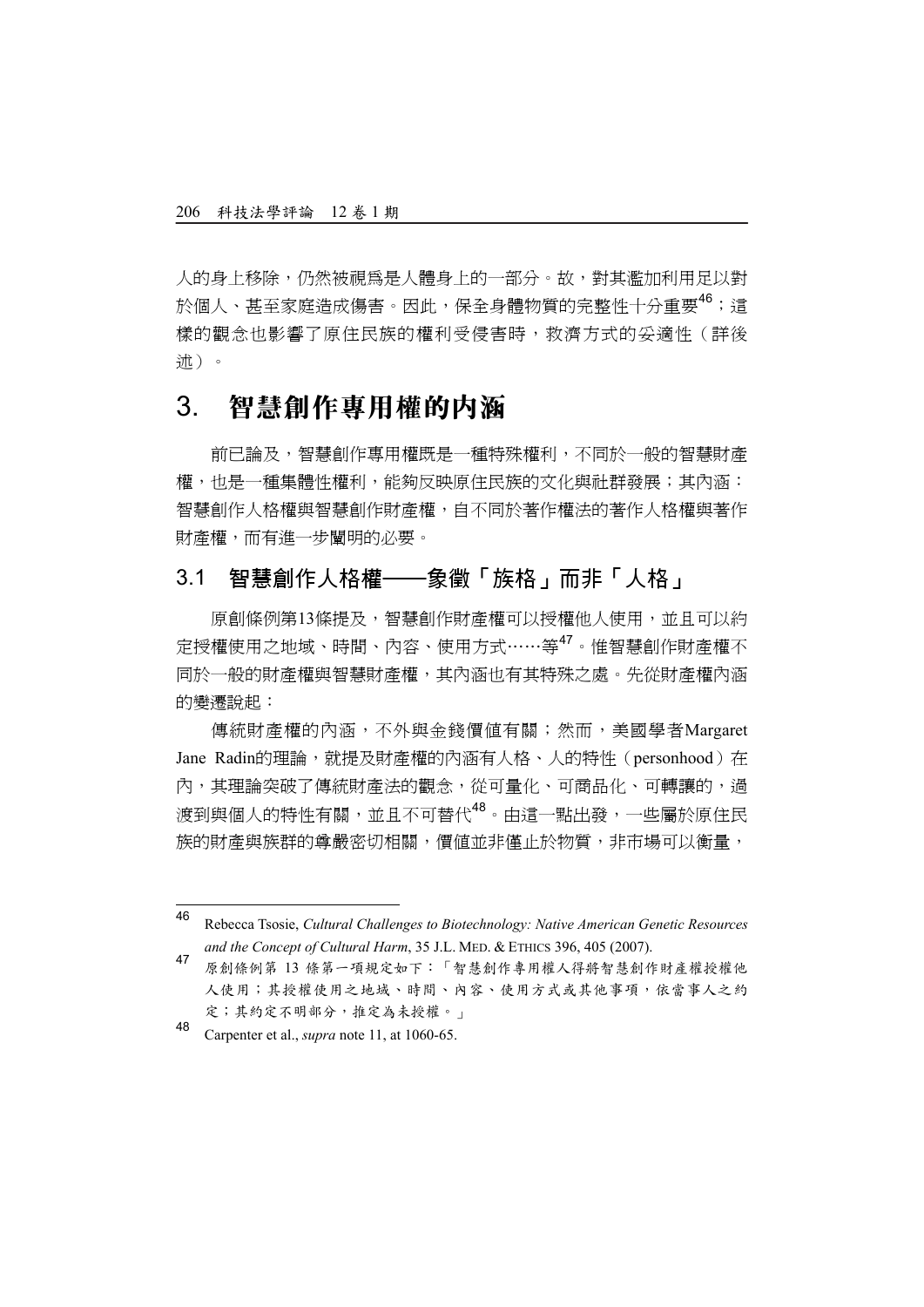重要性可以視為與族群的存亡密切相關49。這種論述對原住民族而言,格外 重要;因為很多與原住民族有關的「財產」,例如:土地,價值就遠非金錢 可以衡量50。然而,Radin 的理論卻受限於個人主義的模式以及個人自主, 因為其仍然強調個人特質以及自我發展51。這樣的理論模式不能滿足原住民 族智慧創作的權利需求,因為其所需的是群體整體的利益,而非個人自主的 要求<sup>52</sup>;為了回應這樣的訴求,學者在現代法律與政策,尤其是財產法的領 域,提出民族(peoples)以及族格(peoplehood)的概念以滿足之<sup>53</sup>。

首先,族格的概念闡述了某些智慧創作,例如:原住民祖傳潰產 (cultural patrimony), 值得特殊的保護, 因為他們是如此的神聖且與族群的 認同、經驗、文化的存亡密切相關<sup>54</sup>;這樣的概念與個人的權利截然不 同<sup>55</sup>。如此看來,原住民族的智慧創作可指稱各種考古的、史前的、歷史 的、文學的、藝術的及科學的,具有宗教性重要意義的智慧創作<sup>56</sup>。因此, 要瞭解智慧創作的內涵就必須瞭解原住民族的文化,因為兩者是如此的密切 相關<sup>57</sup>。原住民族智慧創作保護的觀念,不僅促進並強化了族群的價值,也 提供了過去以及未來世代的成員,所必要的歸屬感<sup>58</sup>。因此,藉由保護智慧 創作,族群成員可以瞭解並促進其文化傳承,保護智慧創作也是一種義務,

- $57$  *Id.*<br> $58$  *IJ*
- <sup>58</sup> *Id.*

<sup>49</sup>  $\frac{49}{50}$  *Id.* at 1047-48.

 $\frac{50}{51}$  *Id.* at 1049.

*Id.* at 1050.

<sup>52</sup> BRIAN EDWARD BROWN, RELIGION, LAW, AND THE LAND: NATIVE AMERICANS AND THE JU-DICIAL INTERPRETATION OF SACRED LAND 15 (1999).

<sup>53</sup> Carpenter et al., *supra* note 11, at 1050.

<sup>54</sup> *Id*. at 1060-65; *See also* John Alan Cohan, *An Examination of Archaeological Ethics and the Repatriation Movement Respecting Cultural Property*, 27 ENVIRONS ENVTL. L. & POL'Y J. 349, 384 (2004).

<sup>55</sup> Carpenter et al., *supra* note 11, at 1050-60*.*

<sup>&</sup>lt;sup>56</sup> Cohan, *supra* note 54, at 383-84.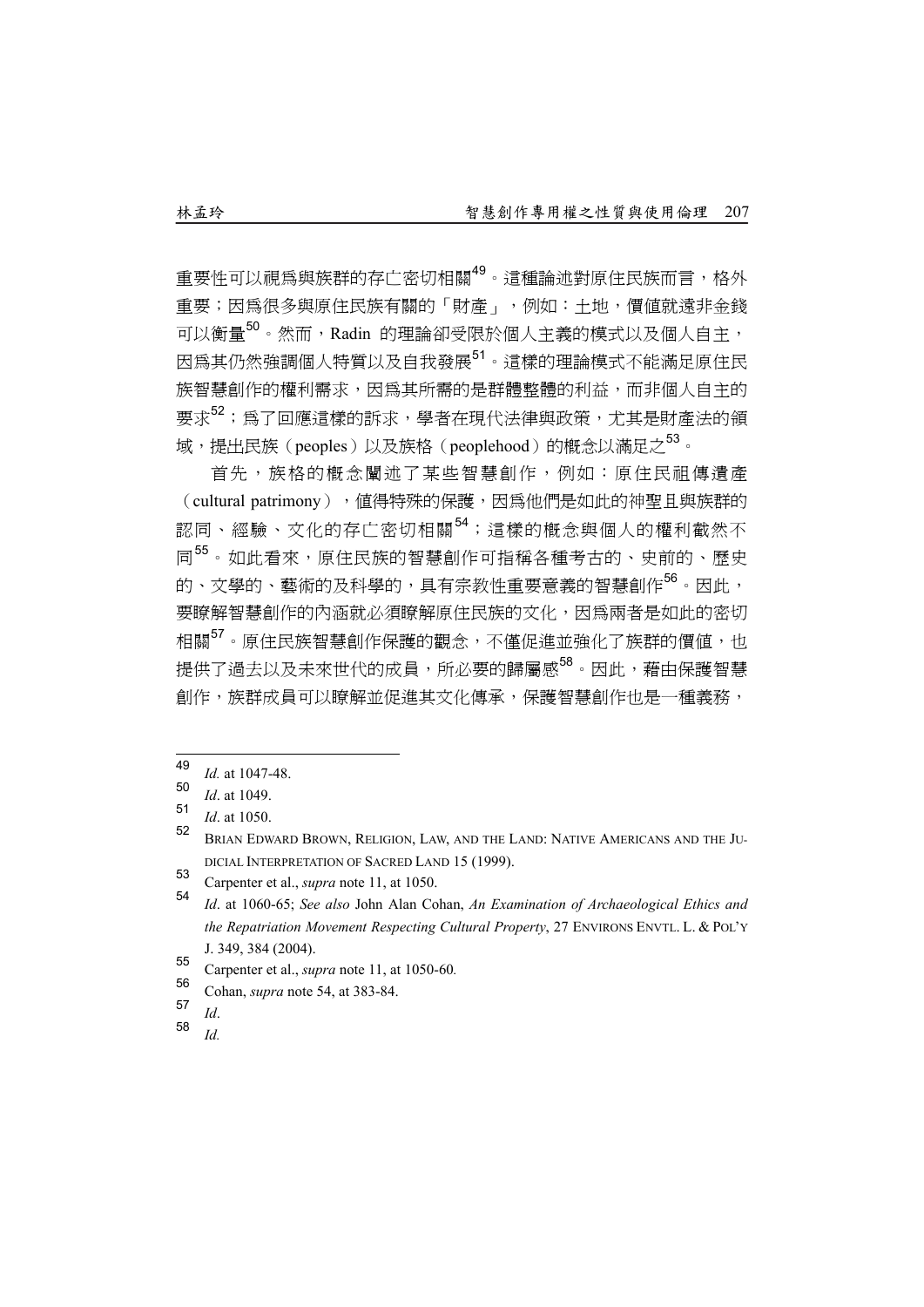為了文化延續所產生的義務59。

原住民族智慧創作中,「族格」的觀念超越了傳統財產法的所有權模 式,确調的是原住民族的照管責任(custodial duties); 對於智慧創作的集體 義務,講究的是一種忠實義務,可與族群內在的價值相和諧<sup>60</sup>。換言之,原 住民族的智慧創作不僅可以描繪部落的文化認同,包括:促進族群的慣習、 實踐以及各種信仰<sup>61</sup>,也能夠促進族群的共同價值:獨有的群體價值、和諧 的群體生活以及族群的團結<sup>62</sup>。綜上,原住民族的智慧創作是共有的、爲族 群整體所共有<sup>63</sup>。這種集體性也暗示了原住民族智慧創作之保護必須本於族 群整體的利益,甚至是未來的世代<sup>64</sup>。也由於原住民族的智慧創作蘊含這種 歷史意義,包括:過去、現在及未來的世代65,為了族群的最佳利益起見, 原住民族的智慧創作不應被任意地讓與以及剝奪<sup>66</sup>。由於原住民族智慧創作 之保護是基於族群的利益,是集體性的概念;要透徹瞭解智慧創作的內涵, 就必得在部落的文化脈絡中,深入探究原住民族的信仰以及部落的規範或習 慣法67。

從原創條例的立法過程可知,智慧創作專用權的提出同樣是為了滿足原 住民族或部落集體的需求;所謂智慧創作人格權不啻是「族格」權,即使用 語不變,內涵也應該從「族格」來加以思考與理解,以便肯認族群集體的尊 嚴與利益。本文亦認為,族格的概念與目前法人的概念並不相同,因為族格 的理解離不開原住民族或部落的文化認識,一般的公法人或私法人(包括社 團法人及財團法人)並未涉及文化的概念。這樣的認識與以下的智慧創作使

- $\frac{66}{67}$  *Id.* at 384-85.
- <sup>67</sup> *Id.*

<sup>59</sup>  $\frac{59}{60}$  *Id.* at 384.

<sup>&</sup>lt;sup>60</sup> Carpenter et al., *supra* note 11, at 1028.

<sup>&</sup>lt;sup>61</sup> Cohan, *supra* note 54, at 382-83.

 $\frac{62}{63}$  *Id.* at 383.

 $\frac{63}{64}$  *Id.* at 387.

<sup>&</sup>lt;sup>04</sup> Tsosie, *supra* note 46, at 398.

<sup>65</sup> Cohan, *supra* note 54, at 384.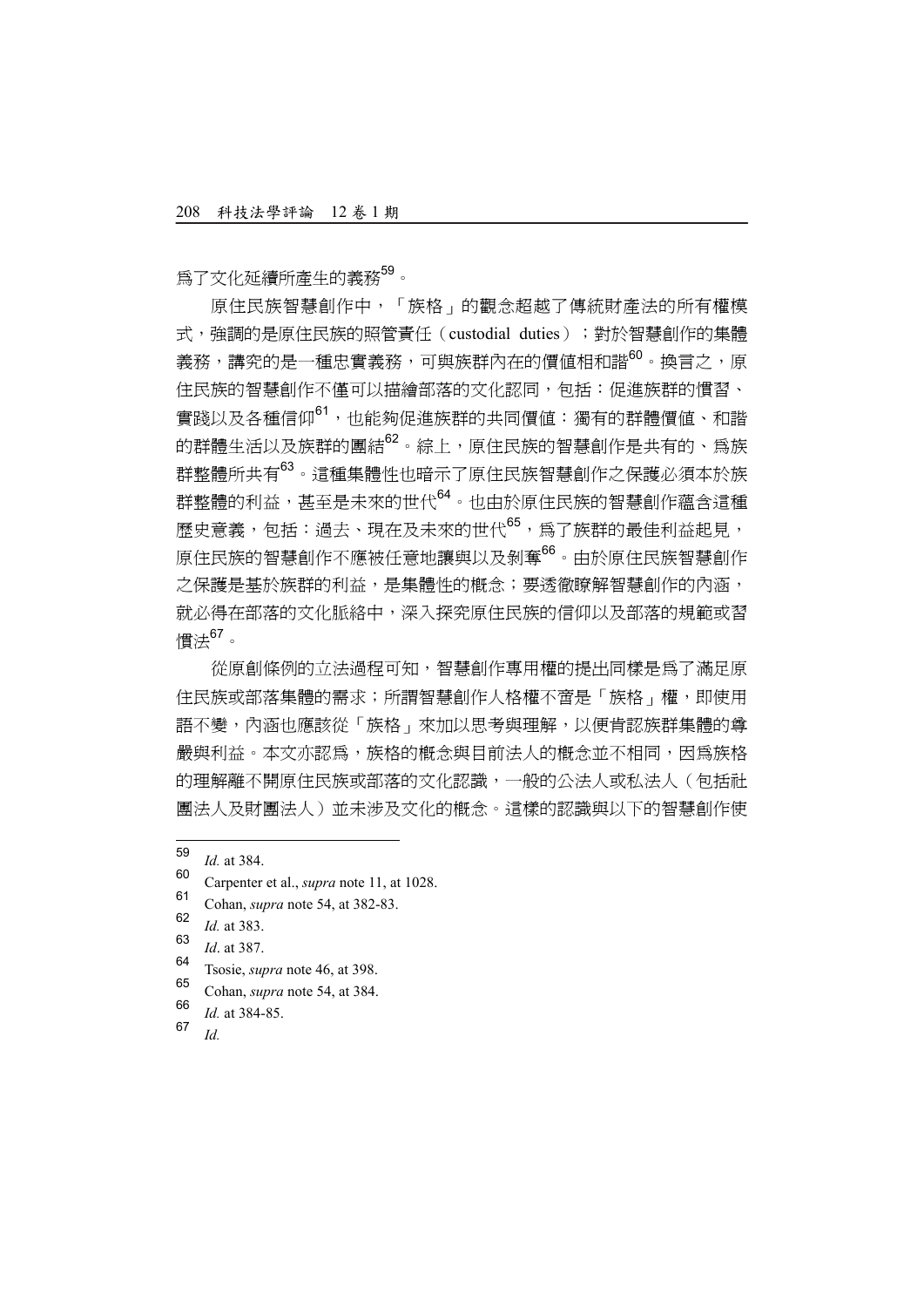用倫理息息相關:出於部落的利益應為最大考量起見,使用者必須明瞭部落 的禁忌、智慧創作使用時所應注意的角色與責任。

## 3.2 智慧創作財產權——忠實、照管之義務而非所有權之 模式

原住民族之傳統智慧創作不同於財產權的所有權概念,所強調的是照管 財產的職責(stewardship)。照管財產的職責,連同前述的「族格」概念, 一同闡明了以族群爲本的利益88;因此,這也是一個集體的而非個人主義的 概念。根據學者James Davis、F. Schoorman以及Lex Donaldson等人的看法, 所謂照管財產職責的模式,係指:集體的行為是出於集體利益,而非以個人 利益為主的考量,因此,以集體的方式來管理財產優於個人主義式處理財產 的方式<sup>69</sup>。總而言之,照管財產的職責強調的是受託人的責任以及忠實義 務,而非一種自利的行為70,這樣的義務與責任使得管理人出於忠實義務與 責任感來照管財產71。

不同的是,主流的財產法所強調的是所有權的模式:將對於財產而生的 權利與義務繫於所有權人的責任,去探討個人對於財產完全且排他的掌控, 包括:有權剝削、任意利用、或毀壞……等任意的處置<sup>72</sup>。換言之,全憑所 有權人自由任意的處置。相反的,照管財產的職責強調的是,以分配集體義 務的方式,來盡保管的責任以及受託人的地位<sup>73</sup>。也因為所強調者乃保管的 責任以及受託人的地位,以照管財產職責的觀點,所著眼的是環境的永續經

<sup>73</sup> *Id.* at 1074*.*

<sup>68</sup> <sup>68</sup> Carpenter et al., *supra* note 11, at 1029.

<sup>69</sup> *See* James H. Davis et al., *Toward a Stewardship Theory of Management*, 22 ACAD. MGMT. REV. 20, 24-25 (1997).

<sup>70</sup> *See* Robert C. Clark, *Agency Costs Versus Fiduciary Duties*, *in* PRINCIPALS AND AGENTS: THE STRUCTURE OF BUSINESS 55, 72-73 (John W. Pratt & Richard J. Zeckhauser eds., 1985).

 $\frac{71}{72}$  *Id.* at 73.

<sup>72</sup> Carpenter et al., *supra* note 11, at 1066.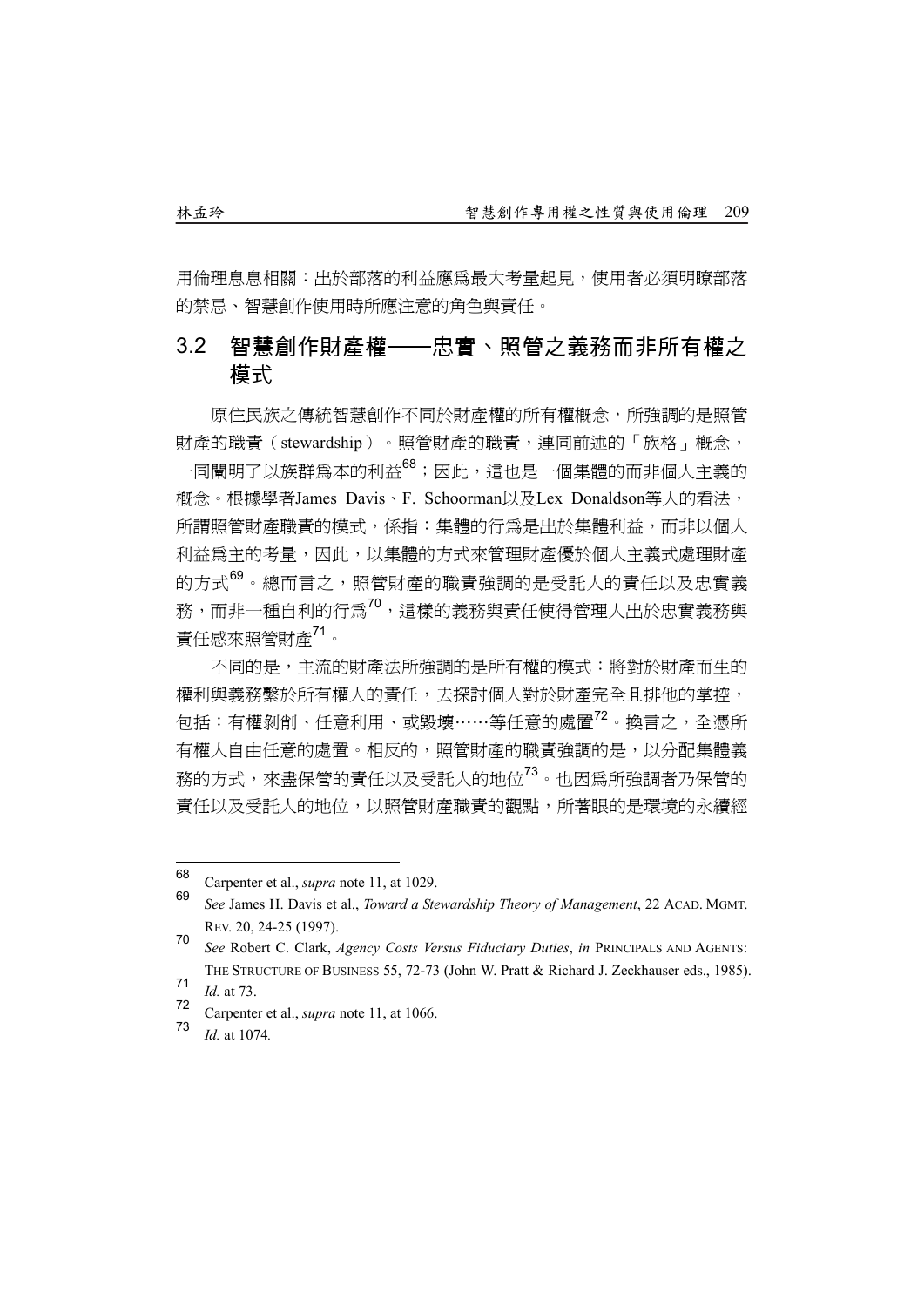營、重視非人類生命的內在價值,因此這種模式有益於生態的平衡<sup>74</sup>、傳達 了相互依存的理念:地球上的人類共乘於一艘地球號之船,休戚與共;人類 彼此之間, 包括不同世代與不同種族, 都互負有義務與責任<sup>75</sup>。並且, 正因 為所強調的是全球的永續生存以及人類與自然的互相依存的關係,所謂照管 財產的職責所看重的是自然資源的內在與道德價值,而非僅著眼於市場價 值76。長期而言,這種觀點在資本主義消費模式席捲全球的今日,相較於所 有權模式下,將資源耗盡的觀點,顯然要高明許多。

原創條例雖然點出了智慧創作財產權可以授權他人使用,以及約定使用 之地域、時間、內容、使用方式(原創條例第13條第一項),立法院的院會 紀錄也提及了,智慧創作專用權通常係共有或總有的所有形式<sup>77</sup>,但不論是 數人共同享有所有物的共有或總有78(村落團體專有對於所有物之管理權 能,並依照村落共同生活之規範為之),皆未強調,不管是智慧創作專用權 人或是被授權人,都負有照管智慧創作的職責,以及由此而來的受託人的義 務與忠實責任需要遵守。這一點於上述的族格概念密切相關,應一併理解。 其實,照管智慧創作的職責,以及因此而生的受託人義務與忠實責任的具體 化,就是本文下述的智慧創作使用倫理。

<sup>74</sup> See Rhys H. Williams, *Constructing the Public Good: Social Movements and Cultural Resources*, 42 SOC. PROBS. 124, 138 (1995).

<sup>75</sup> Carpenter et al., *supra* note 11, at 1078.

<sup>76</sup> *See* Eric T. Freyfogle, *Bounded People, Boundless Land*, *in* STEWARDSHIP ACROSS BOUNDARIES 15, 29 (Richard L. Knight & Peter B. Landres eds., 1998).

<sup>77</sup> 立法院公報,第96卷第85期,2007年12月,頁108。<br>78 約七月出日的左位二任期間中(約左、出左、公右)

總有是共同所有的三種類型中(總有、共有、合有),團體性質最為強烈者,見諸 於日耳曼法村落共同體之所有型態。村落共同體之居民互相結合為一團體,村落團 體專有對於所有物之管理權能,並依照村落共同生活之規範為之。村落個別住民基 於其村落住民資格,享有所有物之使用收益權能,此權能乃基於團體一份子之資格 而享有,失去資格,亦喪失對於所有物之管理權能。個別村民不能單獨讓與、沒有 應有部分,也不能請求分割。總有是團體性質最濃厚的共同所有的型態。我國民法 物權並未規範此種型態,但從我國習慣上之宗族財產及會館,可看出其影子。鄭玉 波著,黃宗樂修訂,民法物權,頁 158-159(2012)。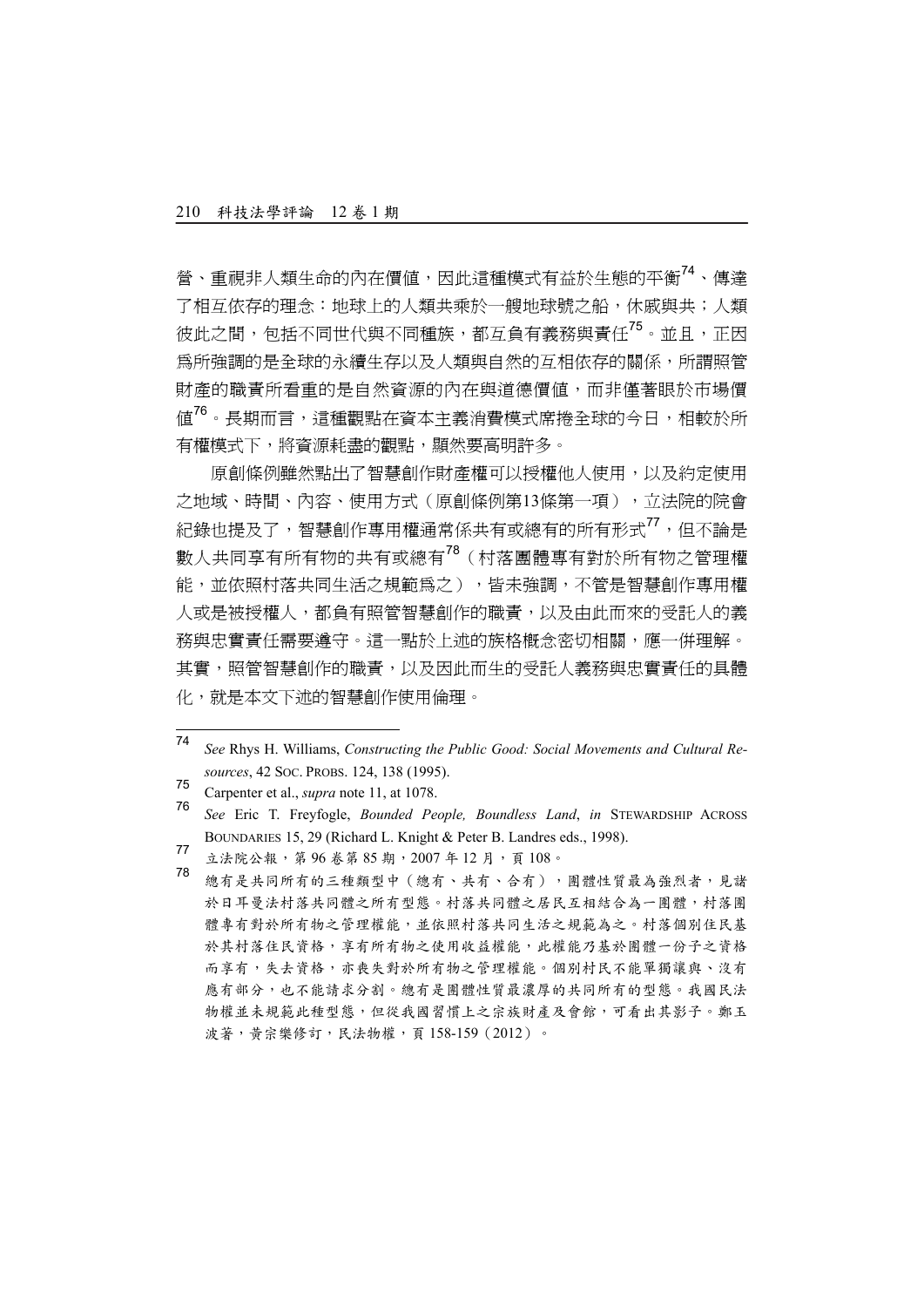## 4. 智慧創作之使用倫理

## 4.1 有別於著作權法「合理使用理論」的智慧創作使用 倫理

關於智慧創作專用權之使用,於原創條例第 13 條第一項規定,智慧創 作專用權人得將智慧創作財產權授權他人使用,並依當事人約定授權使用之 地域、時間、內容、使用方式或其他事項<sup>79</sup>。此外,第 16 條提及,雖未經授 權,但得使用已公開發表之智慧創作之情形,包括:供個人或家庭為非營利 之目的使用者;為報導、評論、教育或研究之必要使用者;為其他正當之目 的,以合理方法使用者。上流使用,確註明出處<sup>80</sup>。第 16 條之規定雖非完全 出自著作權法第 65 條合理使用他人著作之規定,但其精神一致,皆是以—— 是否影響原著作物之商業市場價值——為判斷標準。然而,原住民族的智慧 創作專用權性質不同於著作權已如前述,套用著作權法的合理使用理論並不 妥當。原住民族的智慧創作應有一套合乎原住民族傳統價值之使用倫理;有 如關於原住民族的學術研究,應有合乎原住民族特殊文化所應遵守的研究倫 理一般。

關於智慧創作之使用,何以不適用著作權法的合理使用理論?首先,原 住民族傳統智慧創作的保護是基於對原住民族傳統文化的尊重,以及由此而 生的表現方式之正統與完整;此觀諸:智慧創作專用權的保護期間為永久 (原創條例第 15 條第一項)、智慧創作專用權不隨專用權人消失而消滅,而

<sup>79</sup> 原創條例第 13 條第一項規定如下:「智慧創作專用權人得將智慧創作財產權授權他 人使用;其授權使用之地域、時間、內容、使用方式或其他事項,依當事人之約 定;其約定不明部分,推定為未授權。」

<sup>80</sup> 原創條例第 <sup>16</sup> 條規定如下:「具有下列情形之一者,得使用已公開發表之智慧創 作:一、供個人或家庭為非營利之目的使用者。二、為報導、評論、教育或研究之 必要使用者。三、為其他正當之目的,以合理方法使用者。前項之使用,應註明出 處。但依使用之目的及方法,於智慧創作專用權人之利益無損害之虞,且不違反社 會使用慣例者,不在此限。」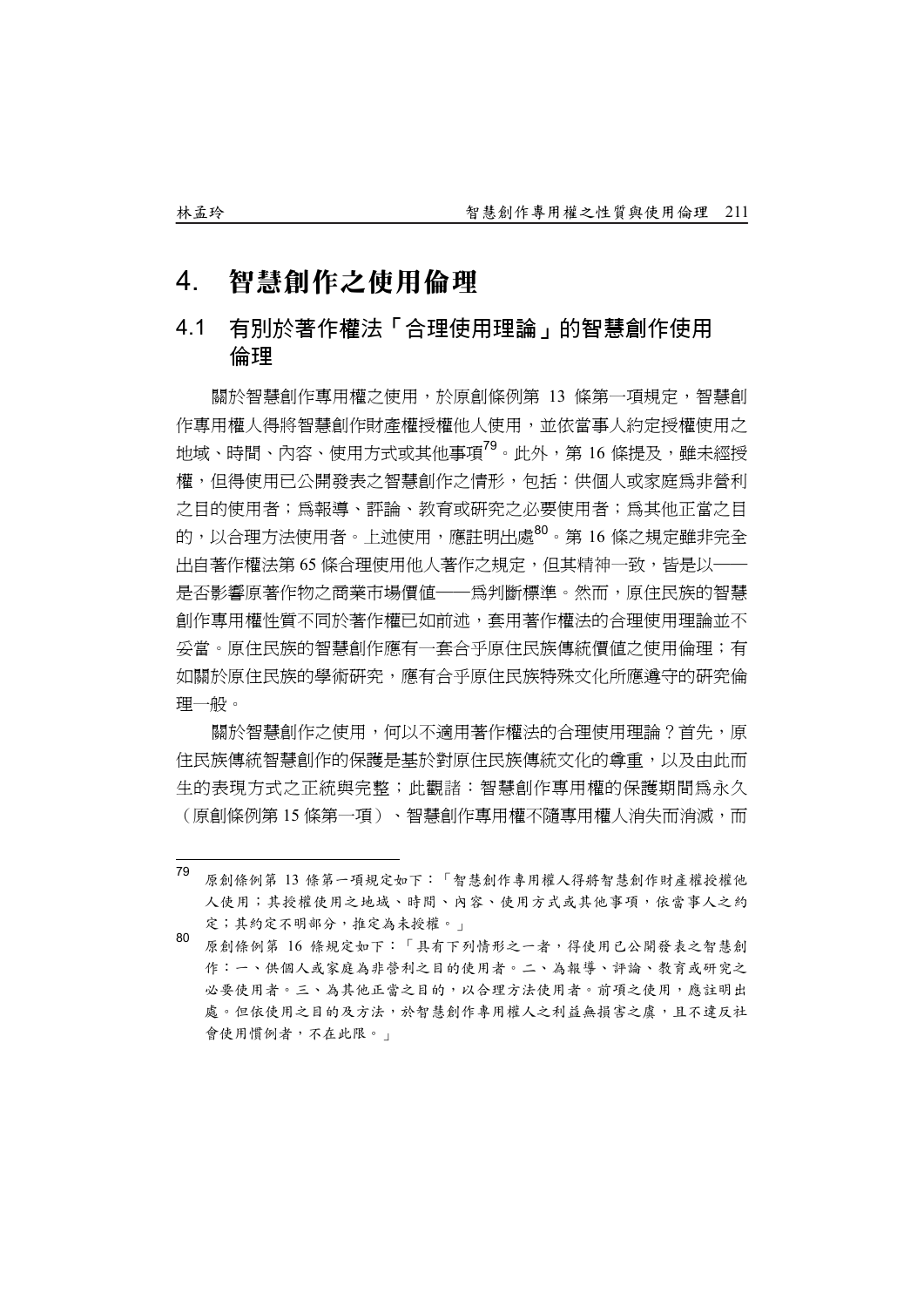是歸於全部原住民族享有(第 15 條第二項)、關於智慧創作之公開發表及表 示專有權人名稱、禁止他人以不正當之方法改變智慧創作致損害名譽等智慧 創作人格權(第 10 條第二項)屬於部落或原住民族等規定可知。上述規定皆 與著作權法的合理使用理論所著重的權利的利用是否合乎權利所有人的經濟 效益並不相同;甚至智慧創作專用權的權利存在之時,並無所謂市場交易秩 序,所以也無影響原智慧創作之市場價值的問題81。是故,著作權法第 65 條<sup>82</sup>合理使用他人著作之規定,未必合乎智慧創作專用權的使用方式:原創 條例的立法目的非單純為了經濟利益而存在,著作權法中的市場影響性為中 心的合理使用判斷標準有疑義<sup>83</sup>。因此,原創條例第 16 條套用著作權法的 「合理使用理論」之模式,並不恰當。

此外,合理使用理論認為,只要非授權性的利用不致影響原著作的商業 價值,即屬於合理使用之範疇;但是對於原住民族智慧創作之使用,所強調 者乃對智慧創作的受託責任與忠實義務<sup>84</sup>,使用智慧創作所產生的經濟收 益,只是對於智慧創作專用權保障的附帶結果而非目的<sup>85</sup>;換言之,是否以 尊重原住民族傳統文化之方式使用智慧創作,才是重點。第三,合理使用理 論透過對於著作權的限制,以提供形成多元文化社會所需的知識文化,進而 促進人類文明的進步,因此透過對於原作品的變形使用以達到批判的目的, 是合理使用的目的之一;但是對於原住民族智慧創作之使用,更在乎的是維 持智慧創作本身的全貌,或是能反映族群文化的進化,以尊重傳統、維持

 $\overline{a}$ 

<sup>85</sup> 黃居正,前揭註 <sup>14</sup>,頁 150-151。

<sup>81</sup> 黃居正,前揭註 14, 頁 148-149;黃居正、陳曉慧,前揭註 27, 頁 183。

<sup>82</sup> 著作權法第 <sup>65</sup> 條規定如下:「著作之合理使用,不構成著作財產權之侵害。著作之 利用是否合於第四十四條至第六十三條規定或其他合理使用之情形,應審酌一切情 狀,尤應注意下列事項,以為判斷之基準:一、利用之目的及性質,包括係為商業 目的或非營利教育目的。二、著作之性質。三、所利用之質量及其在整個著作所占 之比例。四、利用結果對著作潛在市場與現在價值之影響。……」

<sup>83</sup> 黄居正、陳曉慧, 前揭註 27, 頁 161-188。

<sup>84</sup> Clark, *supra* note 70, at 72-73.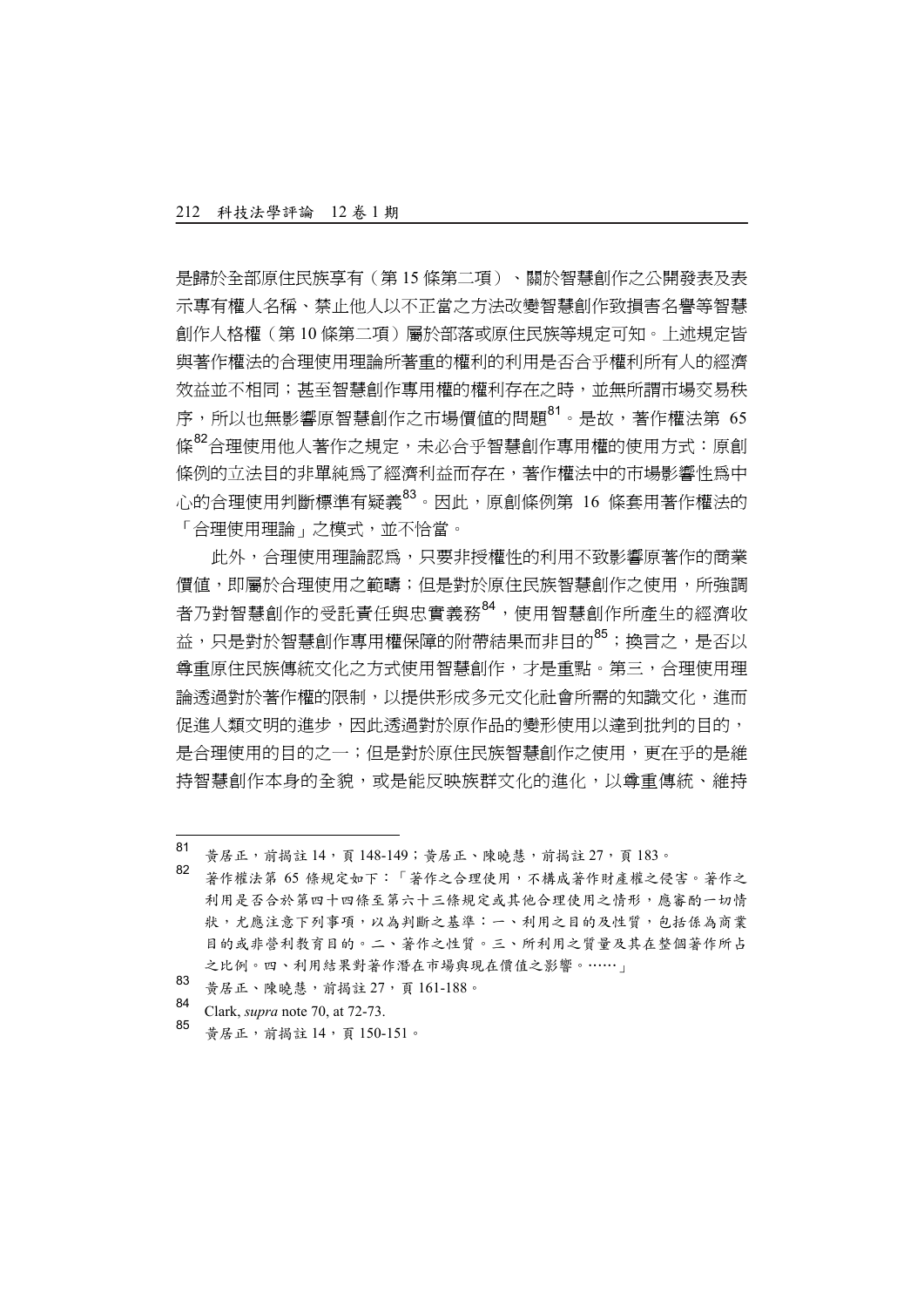傳統<sup>86</sup>。換言之,所著重的是:智慧創作的使用能否發揚原住民族的文化與 傳統。第四,合理使用理論以使用原著作的質與量,以及是否影響市場的整 體秩序來判斷是否構成合理使用。然而,原住民族傳統智慧創作由於其象徵 的文化意義,以及使用者所應注意的角色與責任,都與使用的質與量、是否 影響市場的整體秩序無必然關連。不合乎部落習慣法的使用,即使只是「少 量」,也足以構成對於文化的褻瀆<sup>87</sup>。

總之,著作權法以著作的經濟價值為是否合理使用的判斷標準;而智慧 創作專用權的使用是基於多元文化精神之體現下,對於原住民族傳統文化的 最大尊重。

#### 4.2 原住民族傳統智慧創作之使用倫理

強調原住民族傳統智慧創作所應注意之使用倫理的用意在於:不合乎使 用倫理的使用智慧創作,雖然不致構成對於智慧創作專用權之侵害,卻可能 由於不尊重原住民族的傳統價值,而對原住民文化和社會造成傷害。論者指 出,原住民族的傳統習慣規範與國家法律共同規範部落的秩序,為求延續原 住民族的文化命脈,應將沒有文字的原住民族傳統習慣規範納入國家法制之 中,以其為解釋傳統智慧創作之依據88。實則,在傳統習慣規範納入國家法 制之前,智慧創作使用倫理如同醫學倫理準則或產業行為準則,雖無法拘束 力,但在法規範制定之前,作為一種指導方針可以幫助形成原住民族的集體 權利意識,建立文化主體性,若干時日之後,可再評估是否有納入現行法制 之必要。有學者認爲:與智慧創作之使用相關的倫理準則包括:與智慧財產 權相關的原則,如:事先知情同意、必須揭露智慧創作之來源。此外,尚 有:肯認原住民族的自主性(autonomy)、且與群體進行有效、成功的協 商,以便能同時嘉惠使用者以及被使用者<sup>89</sup>。其實,原創條例的內容就是具

- 黃居正、陳曉慧,前揭註 27,頁 184-185。
- 88 林三元, 前揭註 15, 頁 203、207。

<sup>86</sup>  $\frac{60}{67}$  同前註,頁152。

<sup>89</sup> Johanna Gibson, *Spring 2008 Symposium: The 60th Anniversary of the Declaration of Hu-*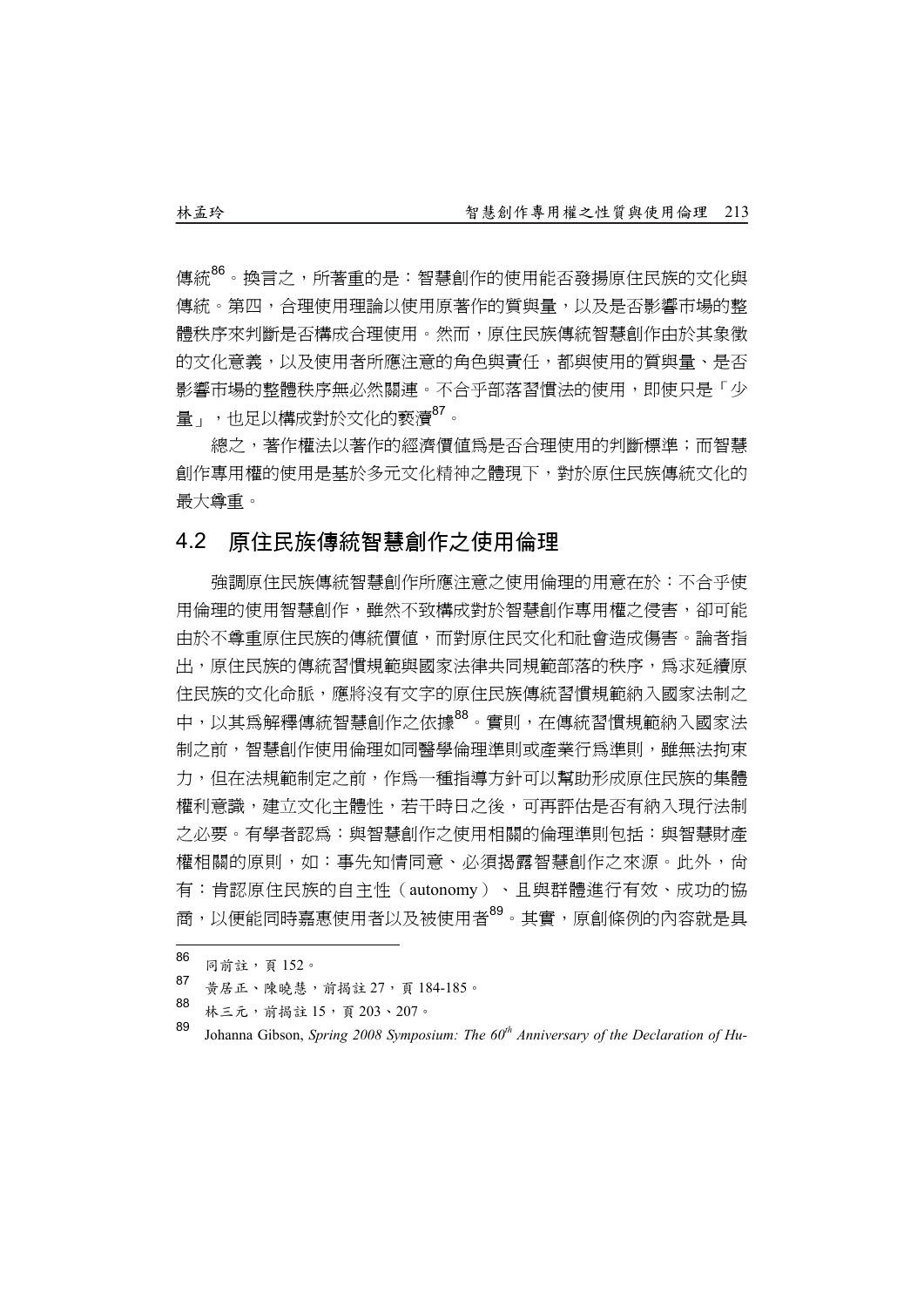體化事先知情同意以及同時嘉惠使用者與被使用者等原則。第 16 條第二項也 有提及必須揭露智慧創作之來源90。但本文認為在進一步調查原住民族傳統 智慧創作的相關習慣法之前,至少有以下兩點需要加以強調:

#### 4.2.1 瞭解部落習慣法之禁忌

使用智慧創作之人有義務尊重文化多樣性(the duty of respect for cultural diversity)<sup>91</sup>。因此,有義務瞭解部落習慣法之禁忌。觸犯了部落習慣法的禁 忌,雖不至於侵害智慧創作專用權,卻可能因為不尊重的使用行為,而傷害 了部落固有的文化。因此,首先要瞭解的是:何謂部落習慣法?部落習慣法 是維繫部落完整與特性的必要機制;藉由部落習慣法,族群成員得以參與其 文化生活<sup>92</sup>。因此,維持部落習慣法是部落文化,及精神生活延續之必要手 段;習慣法的存在反映部落之歷史、認同,凝聚了成員,使該部落與其他部 落有所不同<sup>93</sup>。部落存在之合法性端賴其對習慣及傳統的責任,而這都表現 於習慣法之中<sup>94</sup>。部落習慣法之實施是文化自決權以及文化權之展現,國家 不應試圖以立法的方式加以規範,只要能確保習慣法的實施即可<sup>95</sup>。舉例而 言,智慧創作專用權自亙古即已存在、先於現行智慧財產權制度而存在;也 因此,任何意圖透過特別法(例如:國家檔案法或文化資產保存法)對於智 慧創作加以利用,卻可能損及依照原住民族部落習慣法使用智慧創作之方式 者,皆無正當性可言 $^{96}$ 。

*man Rights: A Reality Check: The UDHR and the Group: Individual and Community Rights to Culture*, 30 HAMLINE J. PUB. L. & POL'Y 285, 290 (2008).

- <sup>90</sup> 原創條例第 <sup>16</sup> 條第二項規定如下:「前項之使用,應註明其出處。……」
- <sup>91</sup> JAMES TULLY, STRANGE MULTIPLICITY: CONSTITUTIONALISM IN AN AGE OF DIVERSITY 55 (1995).
- <sup>92</sup> Gibson, *supra* note 89, at 310.
- $\frac{93}{94}$  *Id.* at 310-11.
- $\frac{94}{95}$  *Id.*

l

- $\frac{95}{96}$  *Id.* at 311.
- <sup>96</sup> 黃居正,前揭註 <sup>14</sup>,頁 <sup>160</sup>。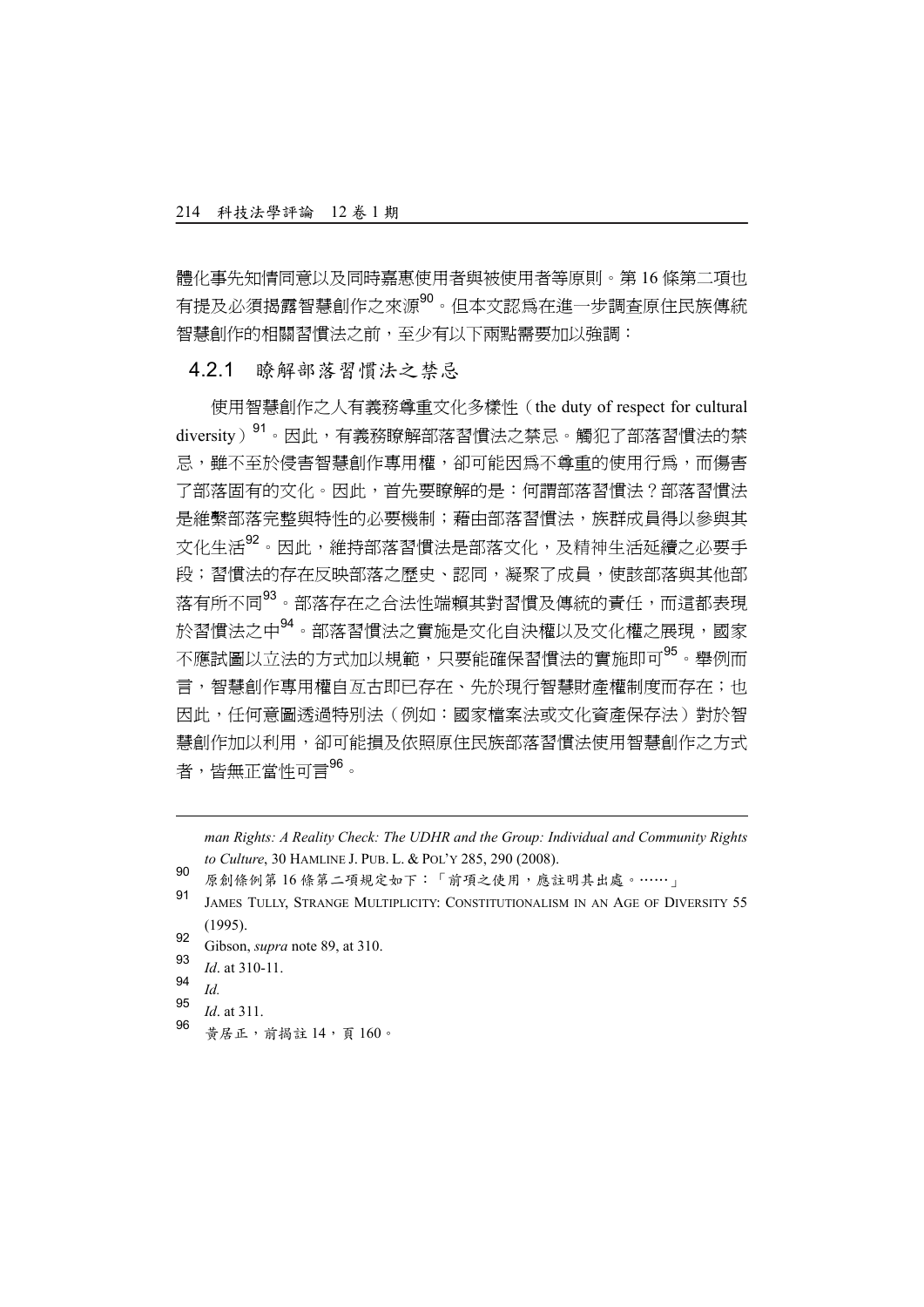以泰雅族為例,泰雅人在生活中與自然界的互動過程中,產生行為的規 範準則、社會價值的依據,包括對於宇宙存在的想法以及人際關係規範的基 本概念,稱之爲 GaGa(規範、法則、禁忌)<sup>97</sup>;觸犯了 GaGa 可能受到神靈 的懲罰。遵守同樣 GaGa 的族人共同舉行祭儀、共勞共享98。關於傳統泰雅 族的編織,織布工具的修整以及織作的程序,如不遵守 GaGa,所可能有的 「報應」,皆應為原住民族傳統智慧創作的分享與被分享者所知:

傳統泰雅族染織工作,專屬於女性,並由此發展出許多禁忌。織機通常 由父兄或家中長者或其他技藝較佳的族人製作,並且日後修繕必須由同一男 性為之,不則另一為修繕的人將會罹患足疾;男性不得碰觸織機、不可織 布;男性出外狩獵、獵首時,部落與家人不可接觸生麻或織布,否則可能誤 觸陷阱或遭意外;播種祭時,不可接觸麻或持針,否則小米將遭蟲害;善織 的女性,才可以雙手皆配戴間屬手環,兩手食指亦可戴指環;不得撿拾他人 遺落的麻線納為己有,否則懷孕時,胎兒會被「麻線」纏繞夭折;女性紋面 後復原期間,不可穿似不可穿著花紋衣物,避免傷口復原不 良99。

此外,原住民族的基因研究是一個絕佳例子,說明瞭解部落習慣禁忌的 重要性。正因為關於原住民族的基因研究有太多負面例子,造成不良影響以 及損及原住民族的文化,美國原住民代表大會(the National Congress of American Indians, NCAI)曾在 1993 年公開反對人類基因組多樣性計畫(the Human Genome Diversity Project)。其理由為:許多原住民族認為,蒐集原 住民族的基因樣本,如:血液、毛髮,以及其他身體組織,違反了宗教及文 化的價值,因而是對原住民族的不尊重<sup>100</sup>。基於此點,不應該基於科學研究 的理由,就對於原住民族的祖先遺骸任意的處置、隨意的奪取其基因樣本。

- 林淑雅,前揭註 13,頁 199。
- <sup>100</sup> Harry, *supra* note 42, at 190. 美國原住民代表大會是美國政府機構裡,代表多數美國 原住民族政府的規模最大與歷史最悠久的組織。

<sup>97</sup> 97 九瑪·達陸,前揭註 38,頁 98。<br>98 **第五章 《灣區公民黨**出大學公

<sup>98</sup> 蔡玉珊,台灣原住民織物:織紋結構與圖案分析,頁13(2006)。<br>99 http://www.hara-management.com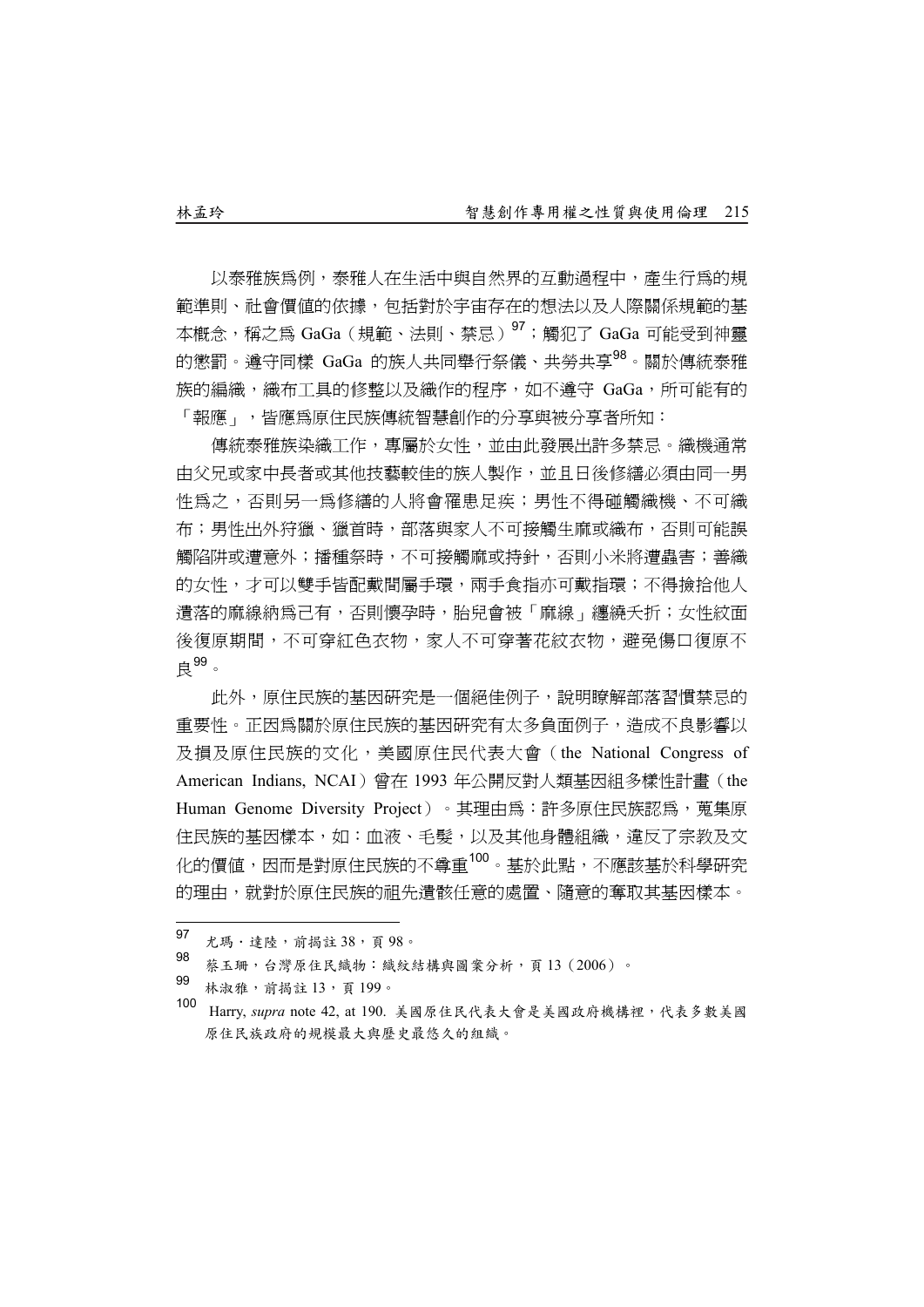美洲原住民族 Western Shoshone 長老們常言,對其而言,他們的祖先代表其 文化與過去;因此其必須尊敬與保護其祖先與墓穴,不能任意挖掘墳墓、任 意將遺骸移置101。一旦這些遺骸被傷害了,即使是合理補償(just compensation)也不能彌補對於原住民族造成的文化傷害(cultural harm)<sup>102</sup>。

4.2.2 瞭解部落習慣法之部落成員角色與責任

原住民族傳統知識與智慧創作的分享,被分享者必須知道其在習慣法上 的「角色與責任」<sup>103</sup>;同樣的,智慧創作的使用者,也應注意其使用者的角 色與責任。原住民族傳統智慧創作由於其所蘊藏的文化意義,使得使用者在 使用時,必須注意其身分是否適當,以及利用行為所伴隨的責任與義務,以 免破壞原住民族社會對財產與由之而生的權力關係內部秩序104。誤用以及濫 用智慧創作會導致創作者個人乃至於整個部落的精神或其他具體的嚴重傷 害,也因此,濫用原住民族傳統智慧創作不僅只是對於群體的道德權利 (moral rights)造成冒犯,甚至可能危及原住民族的文化存亡<sup>105</sup>;因此,對 於智慧創作或是傳統知識的尊重而言,十分重要。

<sup>101</sup> CHRISTOPHER SEWALL, DIGGING HOLES IN THE SPIRIT: GOLD MINING AND THE SURVIVAL OF THE WESTERN SHOSHONE NATION 31 (1999).

<sup>102</sup> *See* Cortelyou C. Kenney, *Reframing Indigenous Cultural Artifacts Disputes: An Intellectual Property-based Approach*, 28 CARDOZO ARTS & ENT. L.J. 501, 519 (2011)(本文討論 智慧財產權與原住民手工藝品之關係). 並非所有的原住民族皆對於基因研究與基因 樣本有相同的看法。有些對於基因樣本持有宗教或精神層面的觀點的原住民族,由 於不當的基因研究,使其對於基因研究相當敏感甚至持反對態度。*See* Mary Daniel, *Tribal DNA: Does It Exist, and Can It Be Protected?*, 30 OKLA. CITY U. L. REV. 431, 472 (2005).

<sup>103</sup> Gibson, *supra* note 89, at 312.

黃居正、陳曉慧,前揭註 27,頁 185。

<sup>105</sup> Statement by the Tulalip Tribes of Washington on Folklore, Indigenous Knowledge, and the Public Domain (July 9, 2003), to Intergovernmental Committee on Intellectual Property and Genetic Resources, Traditional Knowledge and Folklore, Fifth Session, Geneva, July 5-17, 2003, *available at* http://www.wipo.int/export/sites/www/tk/en/igc/ngo/tulaliptribes.pdf.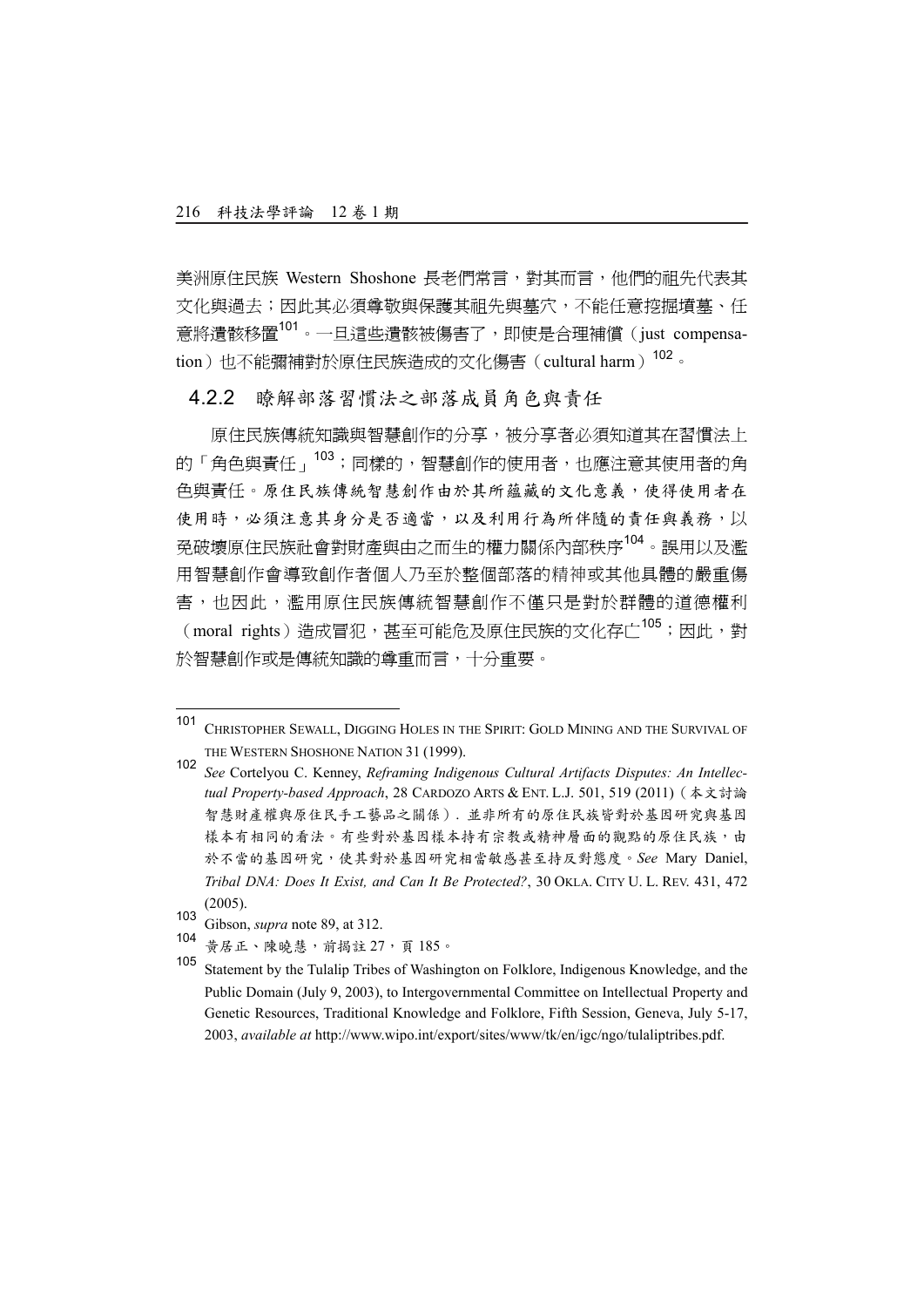舉例而言,上述的泰雅族染織可表達其文化傳統,欲獲得染織技巧的 人,必須對於該文化傳統加以尊重。除了以酒、糯米糕或其他物品向創新者 購買技術、使用新技法時需謹記著傳授者、為了避免織法被模仿,在母傳女 或學習織法過程中,如有其他人接近,就會停止傳授過程<sup>106</sup>。此外,由於泰 雅族的部落、群之間有不同的織紋、織法,因此可以織紋、織法來判斷是否 是我群的成員。部落、群的獨特織紋、織法,加上織女的自我創作、織技傳 女不傳媳的原則,使女性結婚後,學習新的織紋、織法,也帶進原生家庭的 織紋、織法;因此,織品可以诱露出織者的社會脈絡,泰雅族內部的遷徙歷 程、通婚,與部落間的關係<sup>107</sup>。此外,內部成員對於泰雅染織的使用收益, 亦應回到部落內部的自我管理機制,也就是部落習慣法的最佳使用方法,用 以約束使用者;例如,在不瞭解染織文化的整體情形下,就將其用於商業利 用而非文化傳承,就是一種不恰當的使用方式<sup>108</sup>。

為求傳承傳統織布服飾與技術,織布的材質、色彩、圖紋、形式的遵守 十分重要,如果隨意搬用或不當的穿著以及使用,都可能傷害服飾的內涵以 及工藝的技法與藝術。服飾行為反映了傳統服裝樣式、習慣、宗教、道德觀 念,傳承上應考量這些文化因素,包括:掌握地區的特徵、分辨服飾的特 性,瞭解泰雅服飾的相同與相異之處,即使加以改造,也根據典型的泰雅方 式,才有利於泰雅文化的保存<sup>109</sup>。

## 5. 智慧創作專用權之救濟管道妥適性

#### 5.1 損害賠償可為金錢以外之替代物

有鑑於上述智慧創作專用權的特殊性質,有別於傳統的智慧財產權,目 前原創條例第17條以下所規範之權利受侵害之救濟管道,有再斟酌之餘地。

- <sup>108</sup> 同前註,頁 <sup>213</sup>。
- 109 尤瑪·達陸,前揭註 38,頁 111、113。

<sup>106</sup> 106 林淑雅, 前揭註 13, 頁 196。<br>107 日兰公 - 五 108, 100

<sup>107</sup> 同前註,頁 198-199。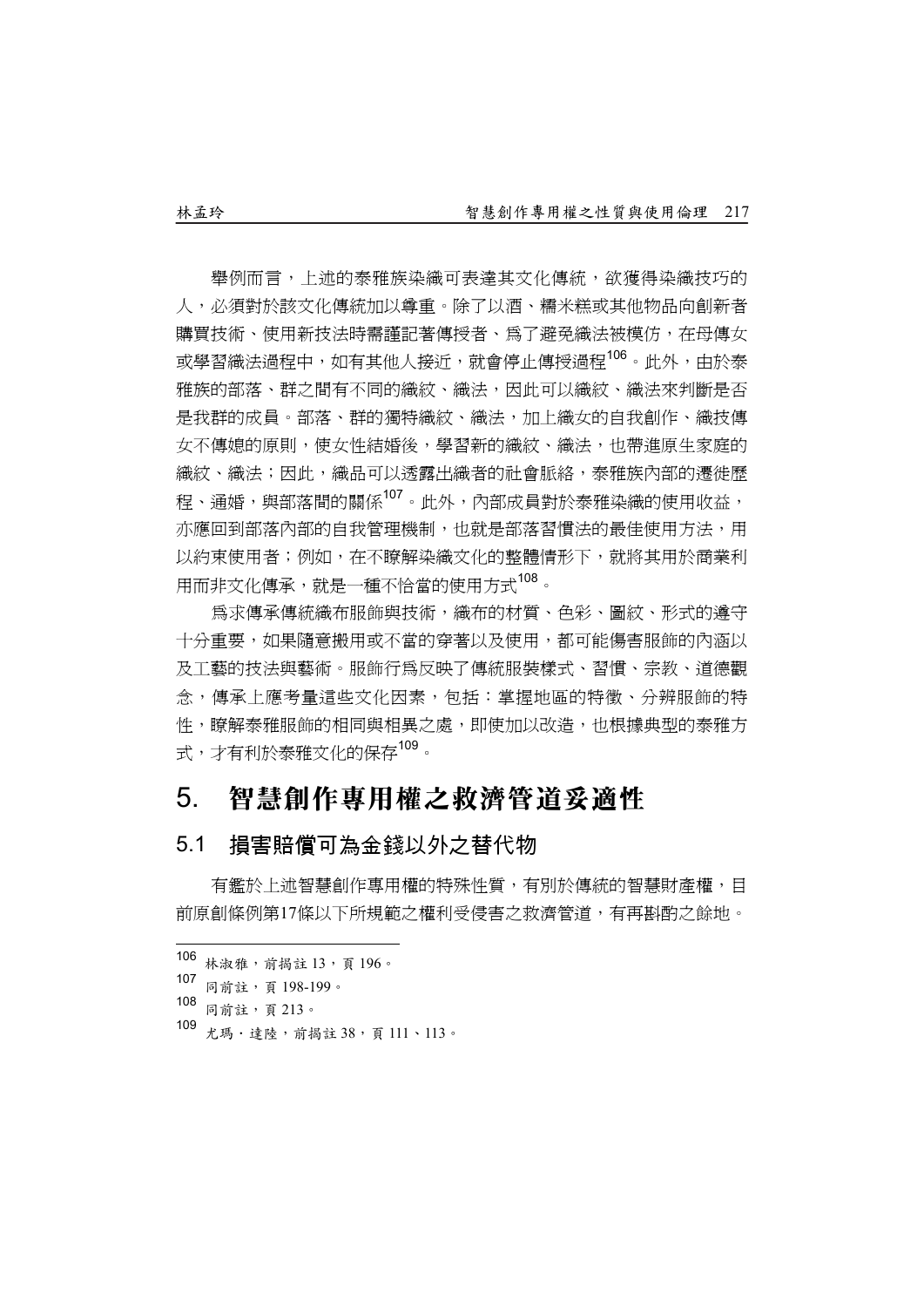原創條例的權利侵害救濟管道根據立法院公報的會議紀錄<sup>110</sup>,仍舊仿照著作 權的權利侵害救濟管道:智慧創作專用權人的排除侵害請求權(第17條、第 20條)、預防侵害請求權(第17條)、損害賠償請求權(第18條),損害賠 償請求權則以金錢加以計算(第19條)。

但是,以智慧創作專用權的特殊性質而言,金錢並非損害賠償的絕佳方 式。至少,不應該是主要或唯一的方式。例如:上流的泰雅族織品,因為有 其特殊的文化意義,因此可被當成貨幣使用,例如:貝珠是布衣的材料,貝 板是衣服上象徵地位的裝飾品;貝珠衣、裙可作為侵害行為賠償的有價物 質<sup>111</sup>。前亦論及,泰雅染織的織法傳承必須予以尊重而不可任意模仿,如果 有人未事先告知原創者而加以模仿,賠償的方法是被罰一把鐮刀或鋤頭<sup>112</sup>。 不論是以上的貝珠衣、裙,或是鐮刀、鋤頭,都可看出,原住民族絕大多數 並非以金錢為其權利侵害救濟之方式,可能以其他具代表性的物品作為損害 賠償的替代物。

#### 5.2 回復原狀為主要的救濟方式

在傳統財產法的領域,權利侵害的救濟方式多為經濟上的賠償113。對於 某些美洲原住民族而言,某些傳統智慧創作以金錢價值作為賠償或許為可接 受之方式;在這種情況下,研究人員與原住民族間可以簽訂關於利益分享的 協定<sup>114</sup>,經由這些補償或替代物,研究人員可以減輕其法律責任甚至增進其 學術名譽<sup>115</sup>。然而,對多數原住民族而言,回復原狀或許是一個更令其滿意 的權利侵害之救濟方式。事實上,聯合國原住民族權利宣言第 11 條第二項曾

 $\overline{\phantom{a}}$ 

<sup>113</sup> *See* Kenney, *supra* note 102, at 519.

<sup>110&</sup>lt;br>立法院公報,前揭註 77,頁 114-115。相同見解亦認為智慧創作專用權的權利救濟管 道與民法及著作權法一致。參考林三元,前揭註 15,頁 41。

<sup>111</sup> 黃榮泉、黃智慧,番族慣習調查報告書第一卷——泰雅族,台灣總督府臨時台灣舊 慣調查會原著,中央研究院民族學研究所編譯,頁 255(1996)。

<sup>112</sup> 同前註。

<sup>114</sup>  $\overline{Id}$ . at 519-20.

<sup>115</sup> *Id*. at 520.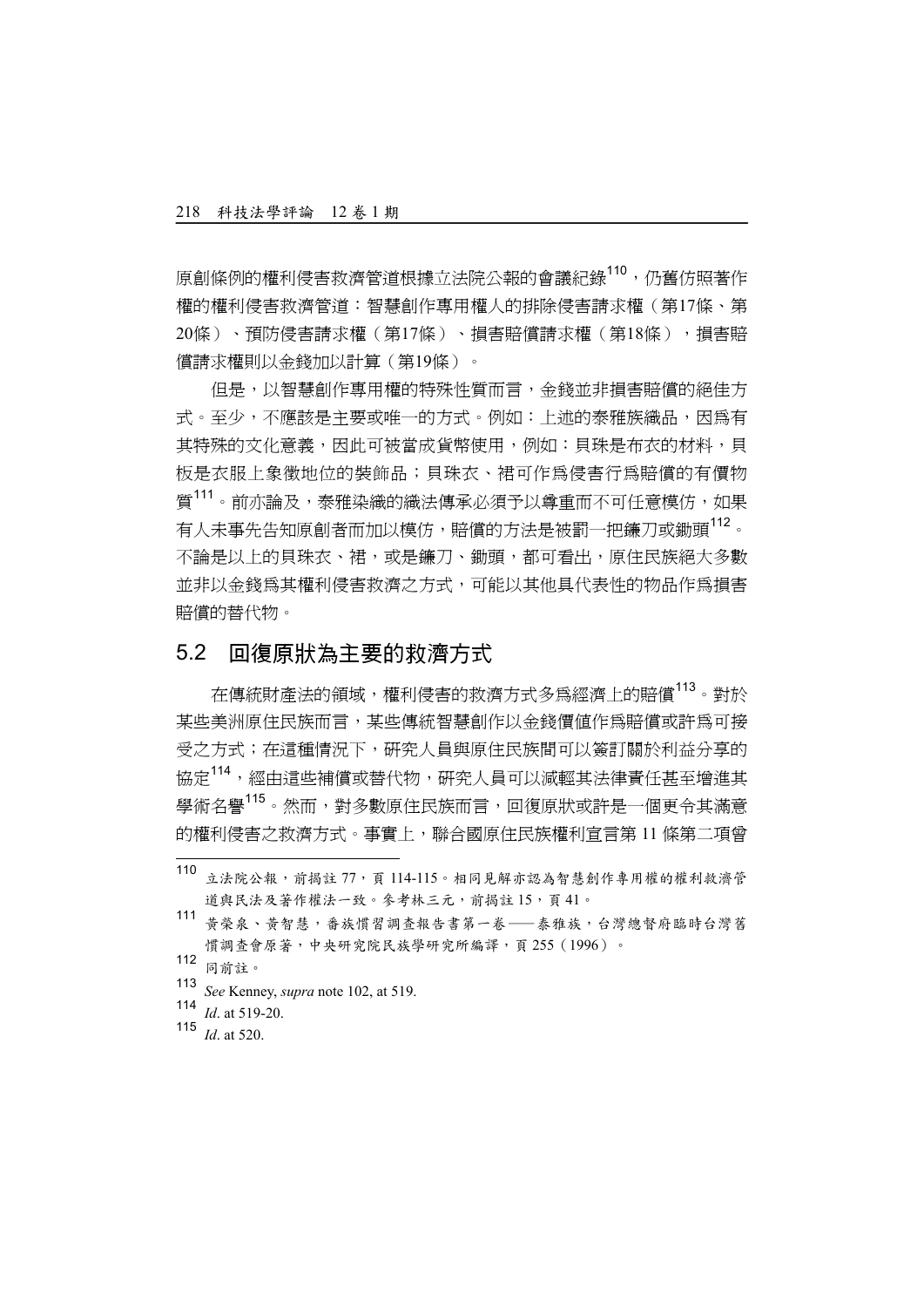提及:「各國應通過與原住民族共同制定的有效機制,對未事先獲得原住民 族自由知情同意,或在違反其法律、傳統和習俗下拿走的原住民族文化、知 識、宗教和精神財產,予以補償,補償可包括歸還原物。」<br>116

不以金錢為主要救濟方式的理由在於:不論是原住民族的智慧創作、原 住民族傳統生物多樣性知識或是原住民族自然資源,對於原住民族而言經常 是神聖的,並且帶有宗教意義;因此,對於這些權利的侵害是一種道德上的 錯誤。與原住民族傳統知識與智慧創作相關的權利可視為是道德的權利。舉 例而言,許多美洲原住民族認為基因樣本對其有文化以及精神上的意義。甚 至有些部落認為基因樣本不屬於人類所有,因為他們是神聖的、帶有宗教意 義<sup>117</sup>。如同羅馬法中的「神物法」 (Res divini juris) 概念, 取走或濫用基因 樣本,都是褻瀆了神聖<sup>118</sup>,而不僅是侵害了經濟上的權利<sup>119</sup>。在這些情況 下,美洲原住民族寧可要求祖先潰骸以及基因樣本的返還,而非金錢等物 質,因為遺骸以及基因樣本與其祖先、未來世代、甚至宇宙整體緊緊聯 繫<sup>120</sup>;因而,金錢的救濟方式就是不恰當,甚至是唐突的、冒犯的<sup>121</sup>。也基 於這種互相聯繫的概念,對於遺骸或是基因樣本任意的處置或濫用都足以傷 害族群本身122。

<sup>116</sup> United Nations Declaration on the Rights of Indigenous Peoples, G.A. Res. 61/295(XI), U.N. Doc. A/RES/61/295 (Sept. 13, 2007).

<sup>117</sup> Harry, *supra* note 42, at 181.

<sup>118</sup> James W. Zion, *The Right of Native Peoples to Genetic Material as Cultural Property*, INT'L INST. FOR INDIGENOUS RESOURCE MGMT. 18 (2003), *available at* http://www.iiirm. org/publications/Articles%20Reports%20Papers/Genetics%20and%20Biotechnology/Jim% 20Zion%20Paper-Native%20Peoples%20Genetic%20Material%20Rights.pdf.

<sup>119</sup> *See* Jill Koren Kelly, *Owning the Sun: Can Native Culture Be Protected by Current Intellectual Property Law?*, 7 J. HIGH TECH. L. 180, 180 (2007)[本文討論何謂道德性權利 (moral rights) ].

<sup>120</sup> *See* Kenney, *supra* note 102, at 519.

<sup>&</sup>lt;sup>121</sup> *See id.* at 520 (Discussing liability rules and sacred objects and human remains).<br>122 Set Lease Report of the contract of the contract of the contract of the contract of the contract of the contract of the contract

<sup>122</sup> *See* Laura Rowe, *You Don't Own Me: Recommendations to Protect Human Contributors of Biological Material After Washington University v. Catalona*, 84 CHI.-KENT L. REV. 227,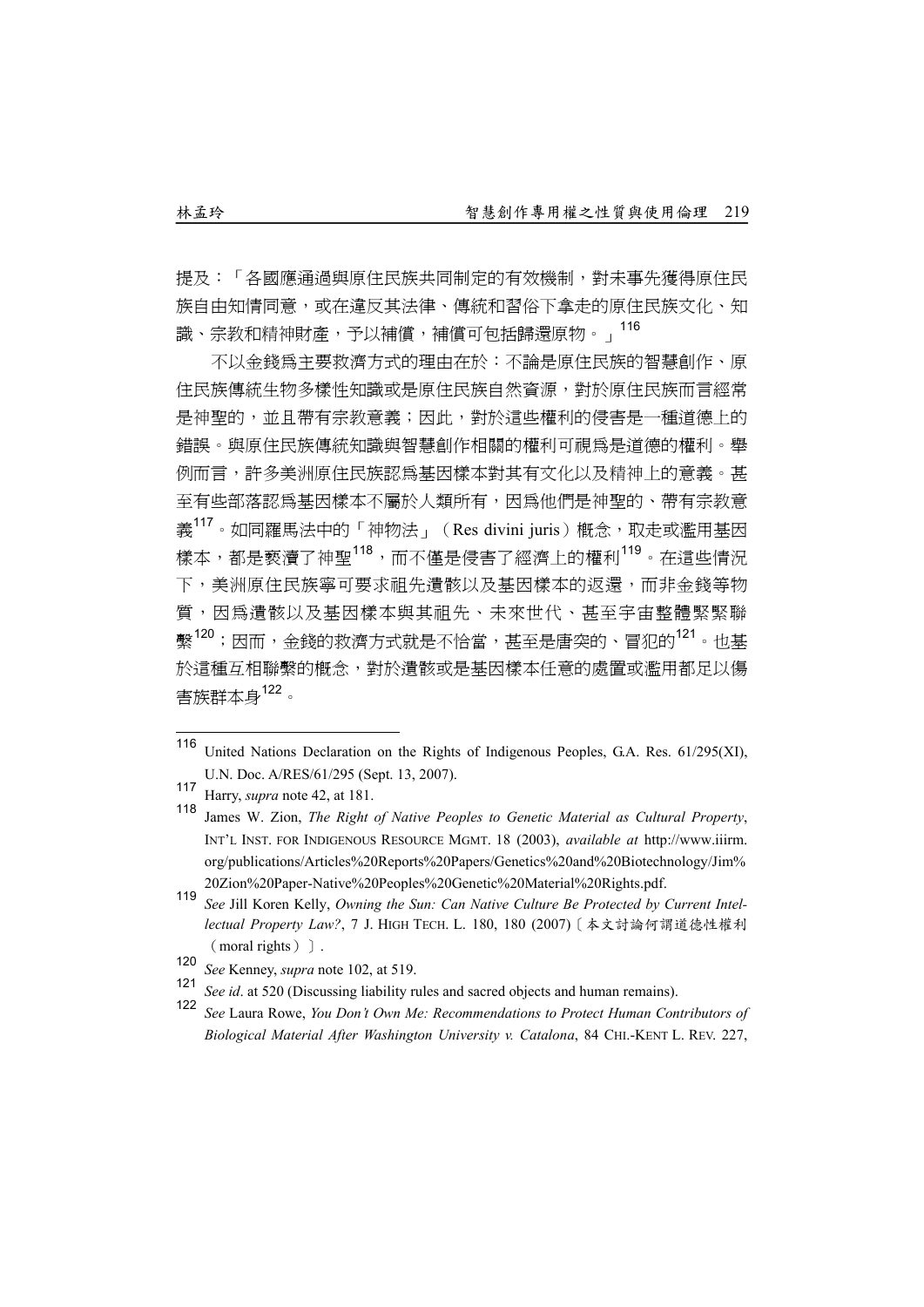例如:居住於美國亞利桑納州大峽谷谷底的 Havasupai 原住民族就認 為,血液樣本可作為連結今世與來生的橋樑,而且會影響樣本所有者來世的 命運<sup>123</sup>。正因為如此,Havasupai 原住民族相信保存生物樣本的完整性非常 重要,不能加以毀損:如此一來,死者方能順利地進入來世<sup>124</sup>。這也意味 著, Havasupai 原住民族成員死時, 如果身體不能維持完整, 就難以進入靈性 世界 (the Spirit World)<sup>125</sup>;因而,對於佚失的血液樣本而言,唯一適當的 救濟方式就是加以歸還<sup>126</sup>。從這個例子看來,以原住民族的祖先遺骸與基因 樣本而言,回復原狀是一種最為妥當的救濟方式。當回復原狀為可能時,就 不該考慮以金錢等其他方式作為替代。

## 6. 結論

原創條例的目的為:保護原住民族之傳統智慧創作、促進原住民族文化 發展<sup>127</sup>。本文就是立基於此之發想,提出對於原創條例的幾點建議:首先, 理解智慧創作專用權的特殊性——是一種特殊權利、集體性權利,能夠反映 原住民族的文化與社群發展;此外,有必要對智慧創作專用權的內涵,包 括:智慧創作財產權與智慧創作人格權,重新理解,瞭解其與著作權法的著 作財產權與著作人格權概念並不相同。另外,關於智慧創作之使用,有不同 於著作權法「合理使用理論」的使用倫理應加以注意,以避免對於原住民族

l

<sup>249 (2009).</sup> 

<sup>123</sup> Harry, *supra* note 42, at 189-90.<br>124 Kotherine Drabiek Syed, Lesse

<sup>124</sup> Katherine Drabiak-Syed, *Lessons from Havasupai Tribe v. Arizona State University Board of Regents: Recognizing Group, Cultural, and Dignitary Harms as Legitimate Risks Warranting Integration into Research Practice*, 6 J. HEALTH & BIOMEDICAL L. 175, 214 (2010).  $\frac{125}{126}$  *Id.* 

<sup>126</sup> *See* Leslie E. Wolf, *Advancing Research on Stored Biological Materials: Reconciling Law, Ethics and Practice*, 11 MINN. J.L. SCI. & TECH. 99, 123 (2010).

<sup>127</sup> 原創條例第 1 條規定如下: 「為保護原住民族之傳統智慧創作,促進原住民族文化 發展,依原住民族基本法第十三條之規定,制定本條例。」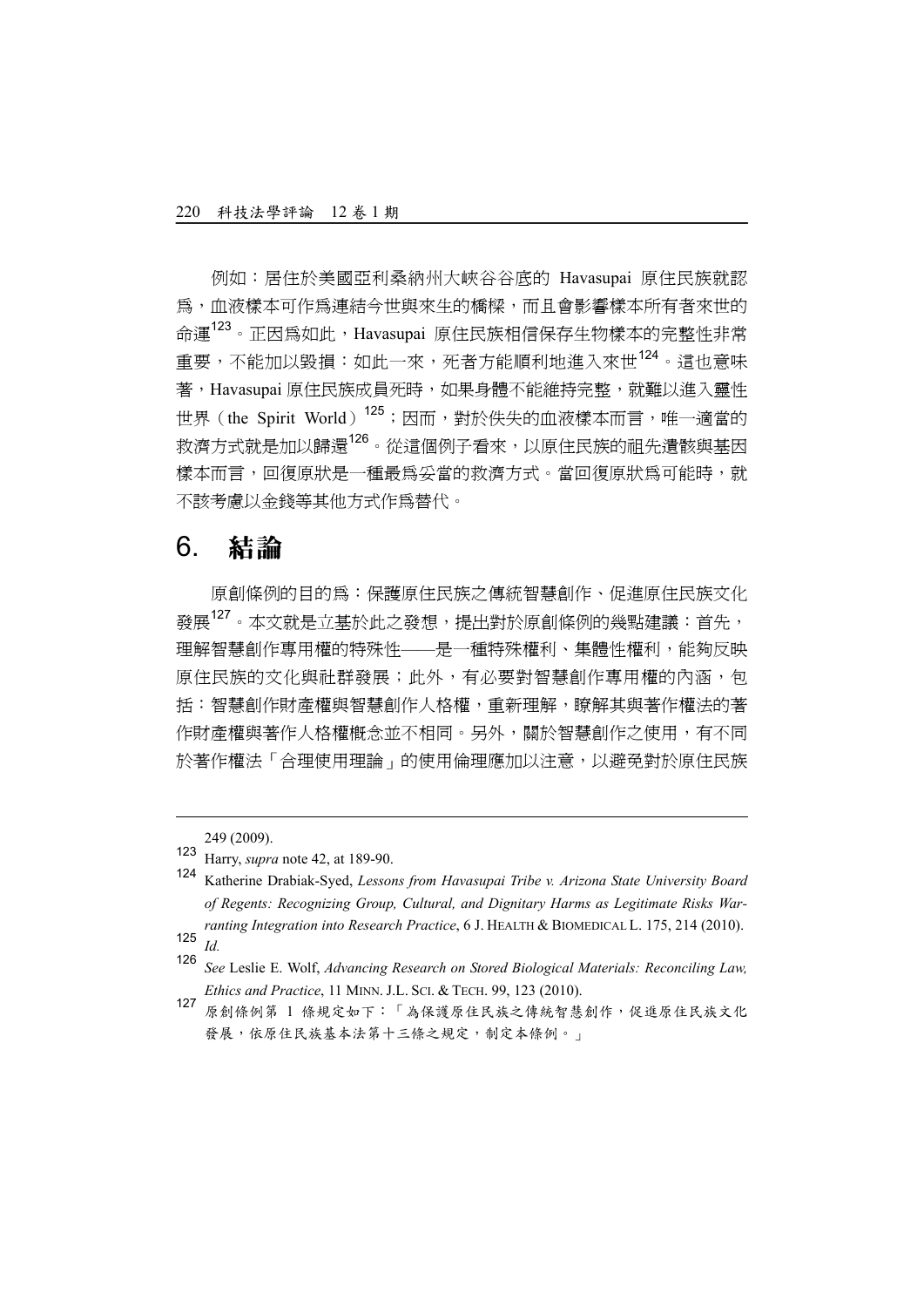的文化造成傷害;本文認為在瞭解十四個族關於傳統智慧創作之部落習慣法 之前,原住民族傳統智慧創作使用倫理至少有兩點應予注意:瞭解部落習慣 法之禁忌、瞭解部落習慣法中部落成員的角色與責任。本文以泰雅族的染織 文化與美洲原住民族的基因研究為例,說明原住民族傳統知識與智慧創作至 少有兩點使用倫理必須加以注意:瞭解部落習慣法之禁忌,以及必須瞭解部 落習慣法中部落成員的角色與責任。最後,立法者必須理解,對於多數原住 民族而言,權利侵害的最佳救濟管道:損害賠償的標的物可能是其他有文化 象徵意義的物品,而非金錢。多數情況,對多數原住民族而言,回復原狀是 主要且重要的救濟管道,金錢賠償可能對原住民族構成冒犯。

假使原創條例的修正能考量以上諸點,則法令的實施將更貼近原住民族 的需求。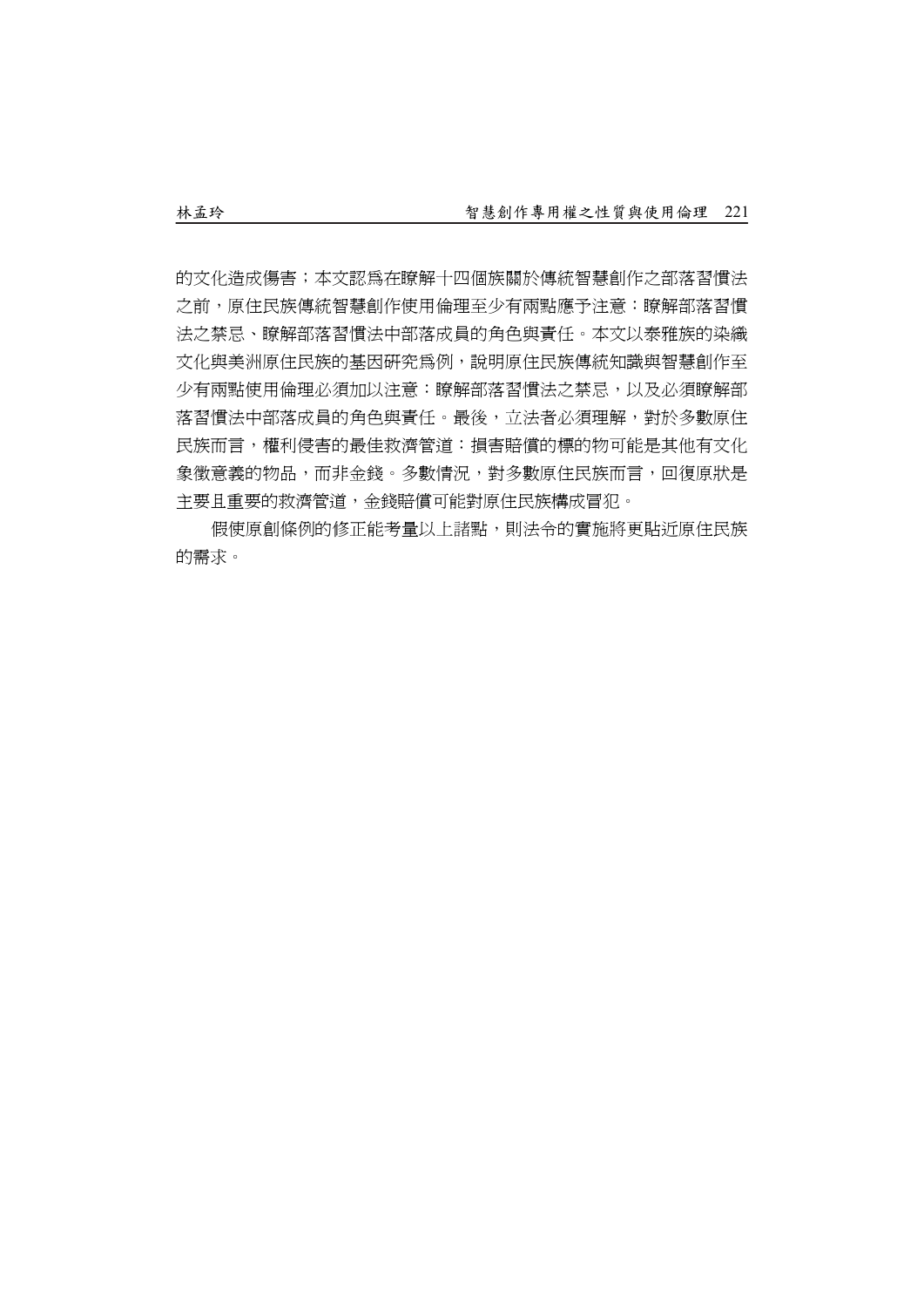## 參考文獻

#### 中文書籍

- 尤瑪·達陸,《織起一座彩虹祖靈橋——泰雅族解說叢書編織篇》,內政部營建署 雪霸國家公園管理處出版,苗栗(2003)。(You-Ma·Da-Liu, Weaving a Rainbow Bridge Toward Afterlife—Series of Atayal People's Weave, Construction and Planning Agency Ministry of the Interior Shei-Pa National Park Publishing, Miaoli  $(2003)$ .)
- 林三元,《原住民族傳統智慧創作專用權》,元照出版,臺北(2013)。(Lin, San-Yuan, Empirical Legal Study on the Right of the Traditional Cultural Expressions of Indigenous Peoples, Angle Publishing, Taipei (2013).)
- 蔡玉珊,《台灣原住民織物:織紋結構與圖案分析》,臺中縣立文化中心出版,臺 中(2006) · (Tsai, Yu-Shan, Taiwanese Indigenous Peoples: Analysis of Weaving Structure and Pictures, Taichung Culture Center, Taichung (2006).)
- 鄭玉波著,黃宗樂修訂,《民法物權》,三民出版,臺北(2012)。(Zheng, Yu-Bo [auth.], Huang, Zong-Le [ed.], Property Law, San Min Book, Taipei (2012).)

#### 中文期刊

- 黃居正、邱盈翠,〈原住民族傳統智慧創作之歸屬與運用〉,《台灣社會研究季 刊》, 第 90 期, 頁 20-26, 2013 年 3 月。 (Huang, Chu-Cheng & Ying-Tsui Chiu, Entitlement and Applications of the Indigenous Traditional Cultural Creations: An Overview of the Collective Management System, Taiwan: A Radical Quarterly in Social Studies, no. 90, at 20-26, Mar. 2013.)
- 楊智傑,〈原住民傳統文化表達之保護模式比較與建議〉,《中正法學集刊》,第 30 期, 頁 50-62, 2010 年 7 月。 (Yang, Zhi-Jie, To Compare and Suggest to Several Models of Indigenous People's Traditional Cultural Expression, National Chung Cheng University Law Journal, no. 30, at 50-62, July 2010.)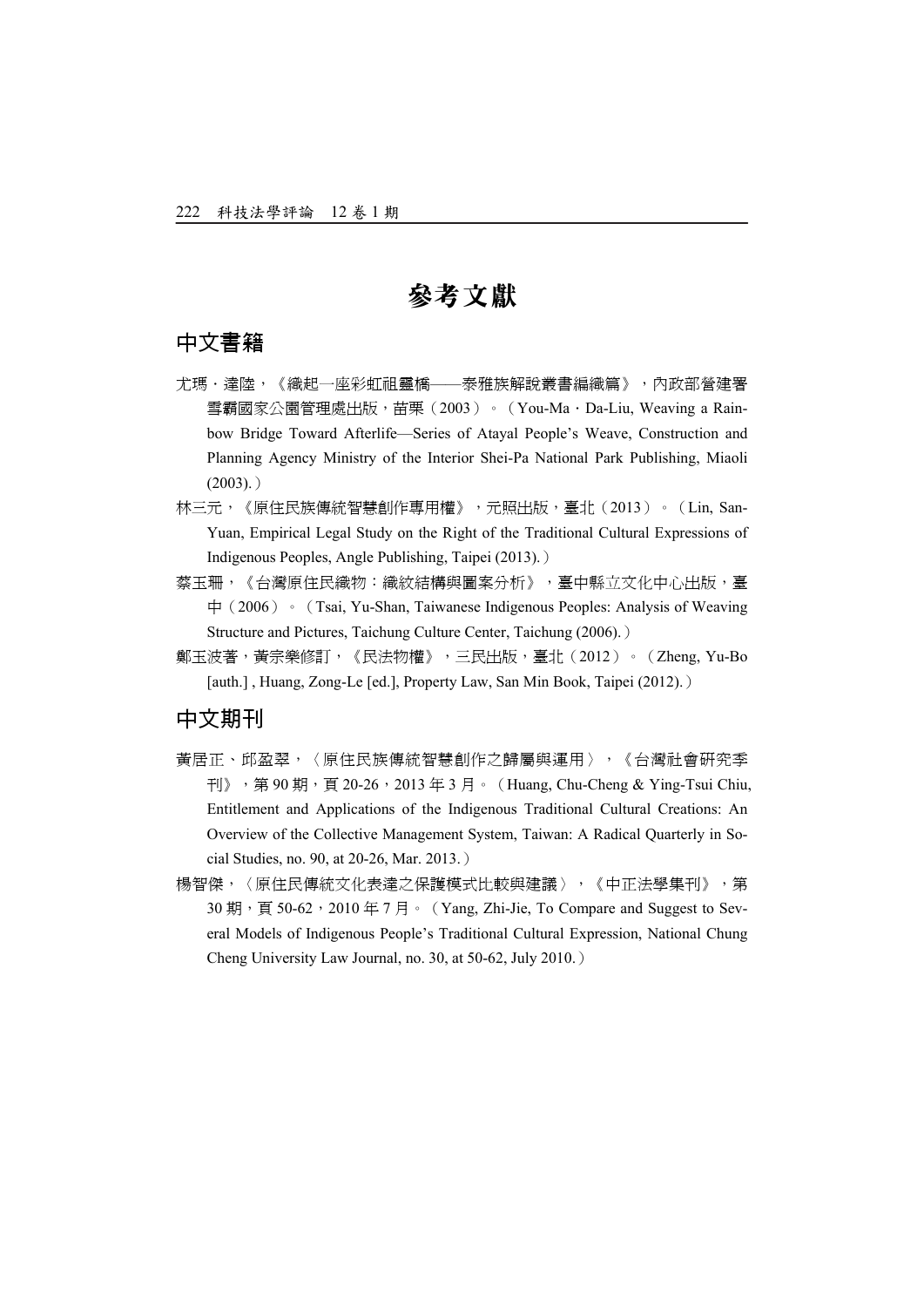#### 中文論文集

- 林淑雅,〈原住民族傳統智慧創作的認定與保護難題——以泰雅染織文化為例〉, 《傳統智慧與公共領域——原住民族傳統智慧創作保護論文集》,頁 189-218, 數位典藏與學習之學術與社會應用推廣計畫、數位典藏與數位學習國家型科技 計畫拓展台灣數位典藏計畫出版,臺北(2009)。(Lin, Shu Ya, Critical Issues of the Protection of Indigenous Cultural Creations—A Case Study on Atayal Dye and Weave Culture, Traditional Knowledge and Public Domain—Indigenous Peoples Traditional Intellectual Creationas Protection, at 189-218, The Project of Academic and Social Promotions and Applications for Digital Archives and Learning and Taiwan e-Learning and Digital Archives Program Publishing, Taipei (2009).)
- 邱盈翠、黃居正,〈公共領域的結構轉型——理論變遷與司法實務的觀點〉,《傳 統智慧與公共領域——原住民族傳統智慧創作保護論文集》,頁 219-256,數位 典藏與學習之學術與社會應用推廣計畫、數位典藏與數位學習國家型科技計畫 拓展台灣數位典藏計畫出版,臺北(2009)。(Chiu, Ying-Tsui & Chu-Cheng Huang, Structural Transmation of the Public Domain—Pragmatic and Theoretical Perspectives, Traditional Knowledge and Public Domain—Indigenous Peoples Traditional Intellectual Creationas Protection, at 219-256, The Project of Academic and Social Promotions and Applications for Digital Archives and Learning and Taiwan e-Learning and Digital Archives Program Publishing, Taipei (2009).)
- 黃居正,〈特殊權利概念的重建——評析原住民族傳統智慧創作保護條例〉,《傳 統智慧與公共領域——原住民族傳統智慧創作保護論文集》,頁 121-160,數位 典藏與學習之學術與社會應用推廣計畫、數位典藏與數位學習國家型科技計畫 拓展台灣數位典藏計畫出版,臺北(2009)。(Huang, Chu-Cheng, Reconstructing Indigenous Sui Generis—Interpreting the new Protection Act for the Traditional Intellectual Creations of Indigenous Peoples, Traditional Knowledge and Public Domain—Indigenous Peoples Traditional Intellectual Creationas Protection, at 121-160, The Project of Academic and Social Promotions and Applications for Digital Archives and Learning and Taiwan e-Learning and Digital Archives Program Publishing, Taipei,  $(2009)$ .)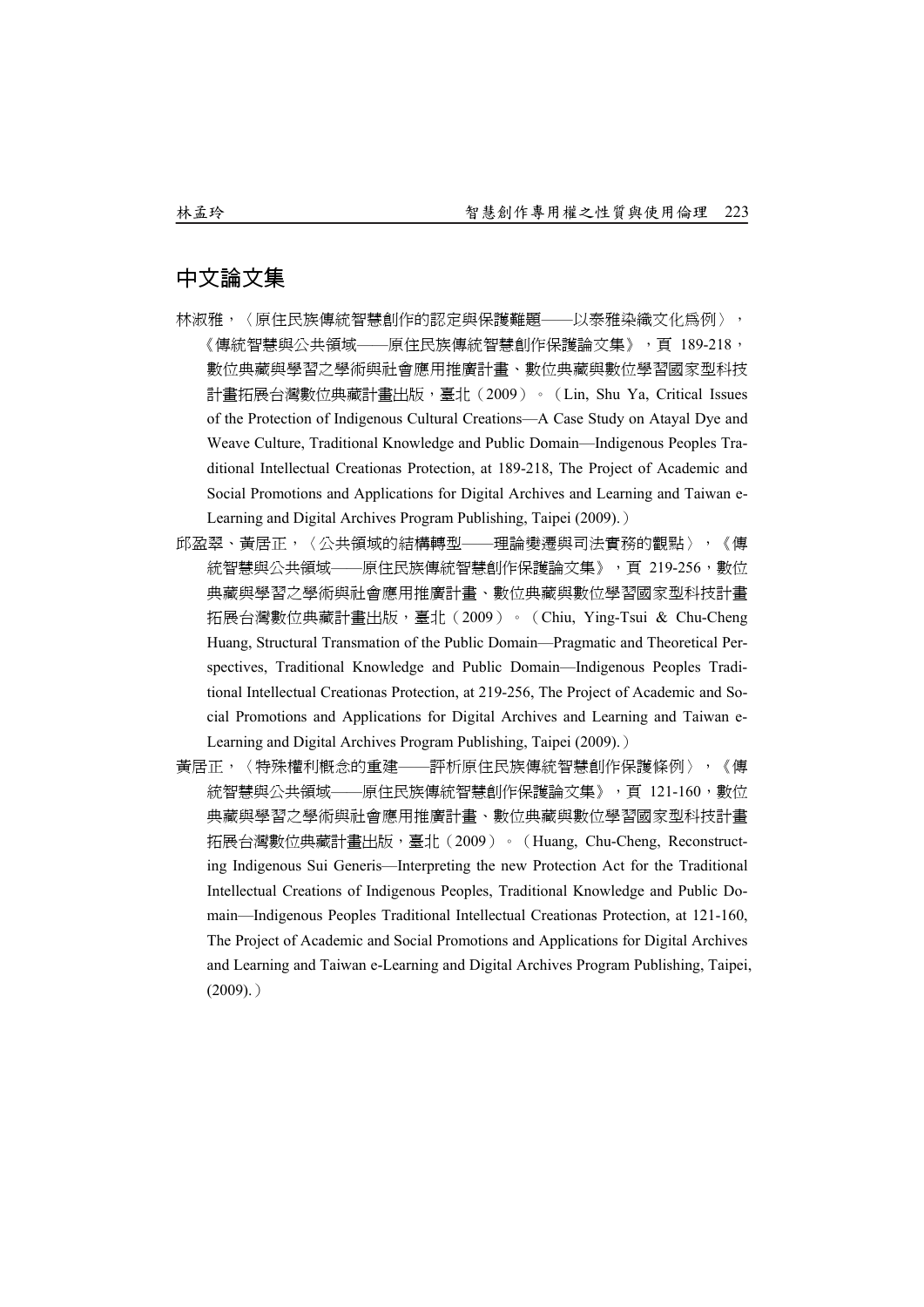- 黃居正、陳曉慧,〈原住民族傳統智慧創作之合理使用〉,《傳統智慧與公共領 域——原住民族傳統智慧創作保護論文集》,頁 161-188,數位典藏與學習之學 術與社會應用推廣計畫、數位典藏與數位學習國家型科技計畫拓展台灣數位典 藏計畫出版,臺北(2009)。 (Huang, Chu-Cheng & Hsiao-Hui Chen, Fair Use of Indigenous Traditional Intellectual Creations, Traditional Knowledge and Public Domain—Indigenous Peoples Traditional Intellectual Creationas Protection, at 161-188, The Project of Academic and Social Promotions and Applications for Digital Archives and Learning and Taiwan e-Learning and Digital Archives Program Publishing, Taipei  $(2009)$ .)
- 劉靜怡,〈建立原住民公共領域——政策與規範的考察〉,《傳統智慧與公共領 域——原住民族傳統智慧創作保護論文集》,頁 97-119,數位典藏與學習之學 術與社會應用推廣計畫、數位典藏與數位學習國家型科技計畫拓展台灣數位典 藏計畫出版,臺北(2009)。 (Liu, Ching-Yi, Towards an Indigenous Public Domain, Traditional Knowledge and Public Domain— Indigenous Peoples Traditional Intellectual Creationas Protection, at 97-119, The Project of Academic and Social Promotions and Applications for Digital Archives and Learning and Taiwan e-Learning and Digital Archives Program Publishing, Taipei (2009).)

### 其他中文參考文獻

- 立法院公報,第 96 卷第 85 期, 2007年 12 月。(The Legislative Yuan Bulletin, vol. 96, no. 85, Dec. 2007.)
- 黃榮泉、黃智慧,番族慣習調查報告書第一卷——泰雅族,台灣總督府臨時台灣舊 慣調查會原著,中央研究院民族學研究所編譯,中央研究院民族學研究所出 版,臺北(1996) 。 (Huang, Rong-Quan & Zhi-Hui Huang, The First Volume of Indigenous Peoples Traditional Custom Report—Atayal, Taiwan Governor- General Taiwan Temporary Traditional Custom [auth.], Institute of Ethnology, Academia Sinica [ed. & trans.], Institute of Ethnology, Academia Sinica Publishing, Taipei  $(1996)$ .)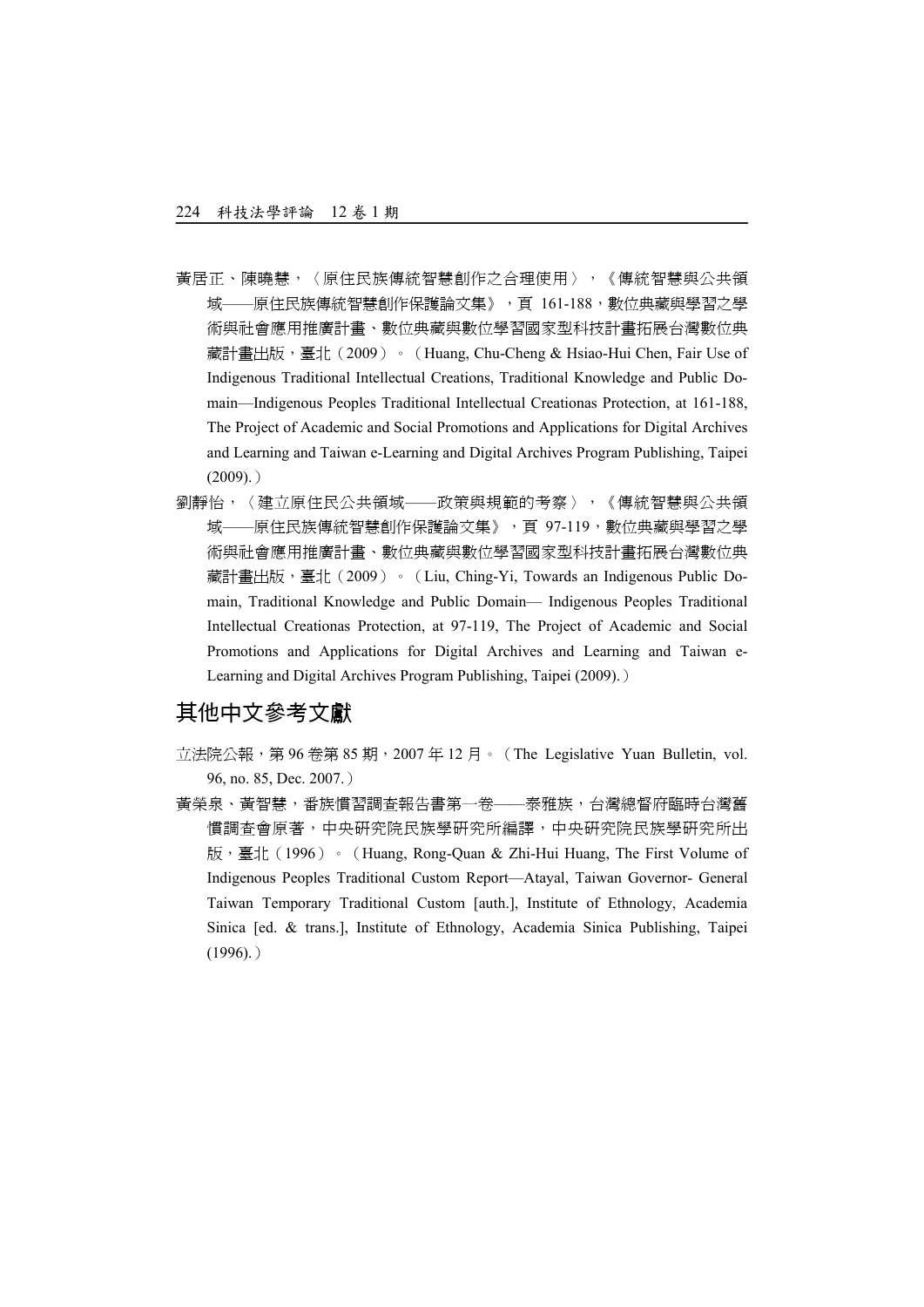國立臺灣史前文化博物館編,《重現泰雅:泛泰雅傳統服飾重製圖錄》,國立臺灣 史前文化博物館出版品編輯委員會出版,臺東(2008)。(National Museum of Prehistory (ed.), Re-Present Atayal People's Traditional Clothes by Copy Pictures, National Museum of Prehistory Editorial Board Publishing, Taitung (2008).)

#### 英文書籍

- BROWN, BRIAN EDWARD, RELIGION, LAW, AND THE LAND: NATIVE AMERICANS AND THE JUDICIAL INTERPRETATION OF SACRED LAND (1999).
- MERRYMAN, JOHN HENRY, THINKING ABOUT THE ELGIN MARBLES: CRITICAL ESSAYS ON CULTURAL PROPERTY, ART AND LAW (2009).
- SEWALL, CHRISTOPHER, DIGGING HOLES IN THE SPIRIT: GOLD MINING AND THE SURVIVAL OF THE WESTERN SHOSHONE NATION (1999).
- TULLY, JAMES, STRANGE MULTIPLICITY: CONSTITUTIONALISM IN AN AGE OF DIVERSITY (1995).
- UNDERKUFFLER, LAURA S., THE IDEA OF PROPERTY: ITS MEANING AND POWER (2003).

#### 英文期刊

- Carpenter, Kristen A. et al., *In Defense of Property*, 118 YALE L.J. 1022 (2009).
- Cohan, John Alan, *An Examination of Archaeological Ethics and the Repatriation Movement Respecting Cultural Property*, 27 ENVIRONS ENVTL. L. & POL'Y J. 349 (2004).
- Collier-Wise, Kelsey, *Identity Theft: A Search for Legal Protections of Intangible Indigenous Cultural Property*, 13 GREAT PLAINS NAT. RESOURCES J. 85 (2010).
- Daniel, Mary, *Tribal DNA: Does It Exist, and Can It Be Protected?*, 30 OKLA. CITY U. L. REV. 431 (2005).
- Davis, James H. et al., *Toward a Stewardship Theory of Management*, 22 ACAD. MGMT. REV. 20 (1997).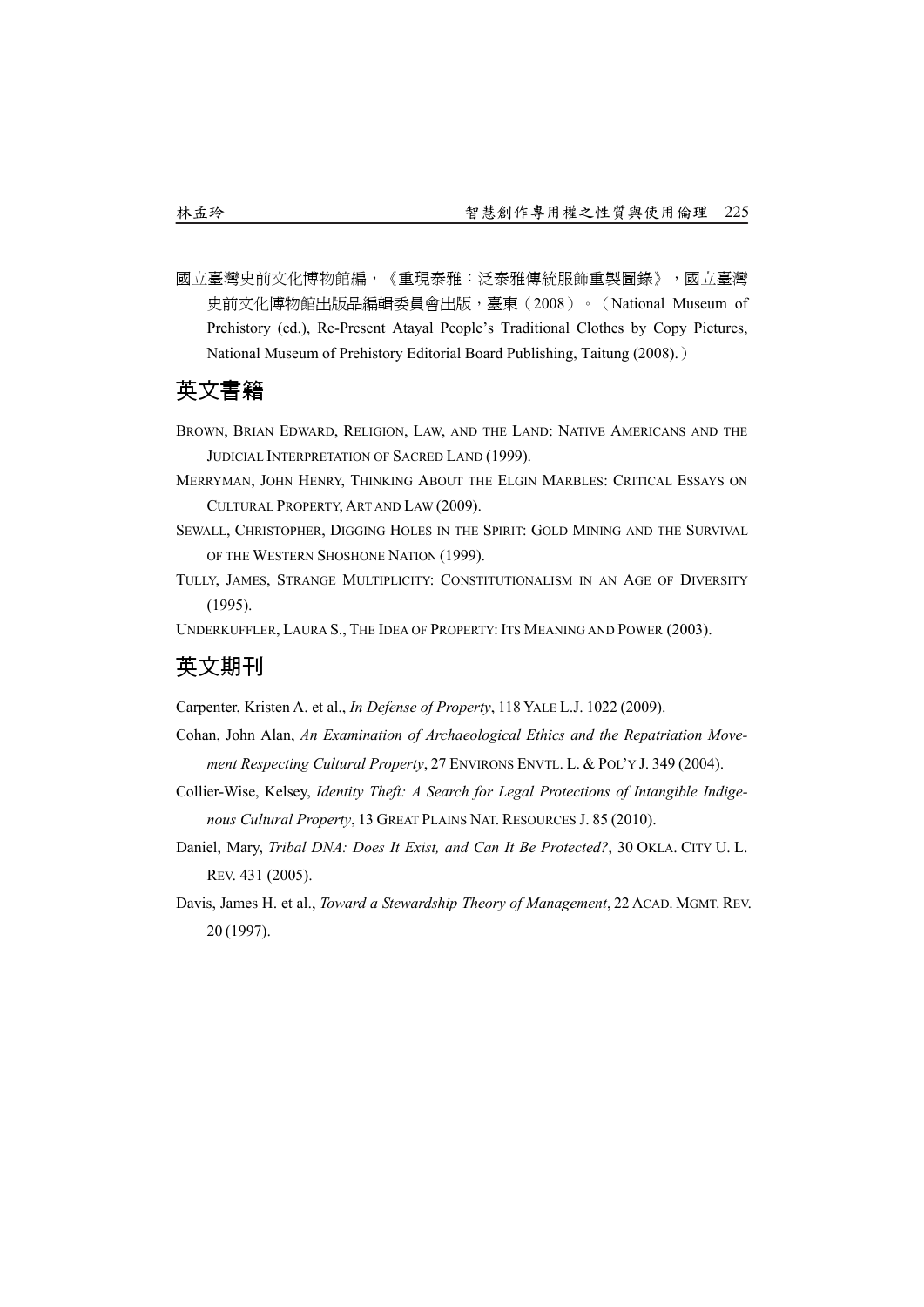- Drabiak-Syed, Katherine, *Lessons from Havasupai Tribe v. Arizona State University Board of Regents: Recognizing Group, Cultural, and Dignitary Harms as Legitimate Risks Warranting Integration into Research Practice*, 6 J. HEALTH & BIOMEDICAL L. 175 (2010).
- Frigo, Manlio, *Cultural Property v. Cultural Heritage: A "Battle of Concepts" in International Law?*, 86 INT'L REV. RED CROSS 367 (2004).
- Gibson, Johanna, *Spring 2008 Symposium: The 60th Anniversary of the Declaration of Human Rights: A Reality Check: The UDHR and the Group: Individual and Community Rights to Culture*, 30 HAMLINE J. PUB. L. & POL'Y 285 (2008).
- Harry, Debra , *Indigenous Peoples and Gene Disputes*, 84 CHI.-KENT L. REV. 147 (2009).
- Kelly, Jill Koren, *Owning the Sun: Can Native Culture Be Protected by Current Intellectual Property Law?*, 7 J. HIGH TECH. L. 180 (2007).
- Kenney, Cortelyou C., *Reframing Indigenous Cultural Artifacts Disputes: An Intellectual Property-based Approach*, 28 CARDOZO ARTS & ENT. L.J. 501 (2011).
- Margalit, Avishai & Moshe Halbertal, *Liberalism and the Right to Culture*, 61 SOC. RES. 491 (1994).
- Merryman, John Henry, *Two Ways of Thinking About Cultural Property*, 80 AM. J. INT'L L. 831 (1986).
- OseiTutu, J. Janewa, *A Sui Generis Regime for Traditional Knowledge: The Cultural Divide in Intellectual Property Law*, 15 MARQ. INTELL. PROP. L. REV. 147 (2011).
- Rachlinski, Jeffery J., *The Limits of Social Norms*, 74 CHI.-KENT L. REV. 1537 (2000).
- Riley, Angela R., *"Straight Stealing": Towards an Indigenous System of Cultural Property Protection*, 80 WASH. L. REV. 69 (2005).
- Rowe, Laura, *You Don't Own Me: Recommendations to Protect Human Contributors of Biological Material After Washington University v. Catalona*, 84 CHI.-KENT L. REV. 227 (2009).
- Tsosie, Rebecca, *Cultural Challenges to Biotechnology: Native American Genetic Resources and the Concept of Cultural Harm*, 35 J.L. MED. & ETHICS 396 (2007).